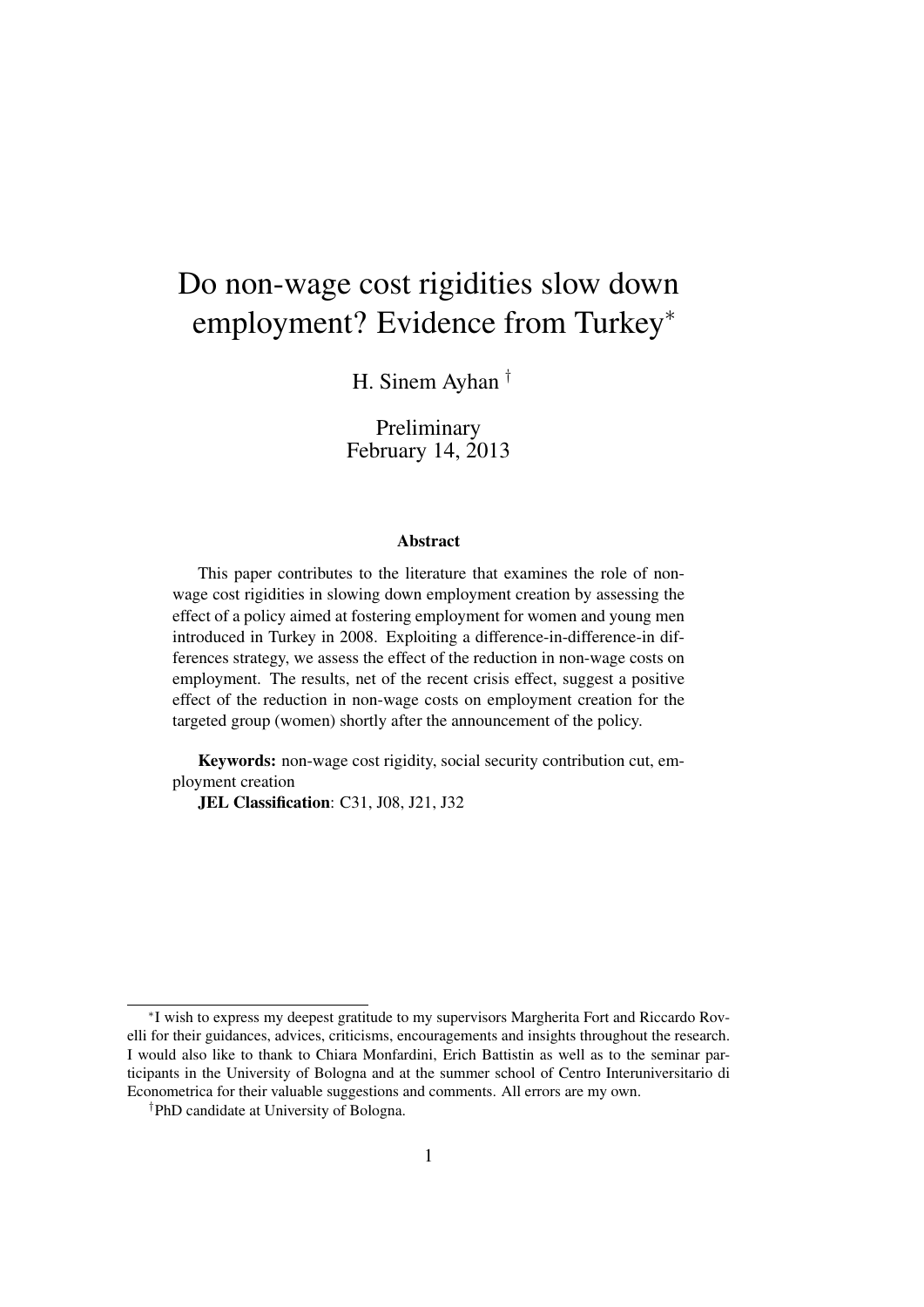# 1 Introduction

Turkey's economy has been experiencing low employment performance over the last two decades irrespective of the economic growth rate. With around fourty one percent of working age population, Turkey has the lowest employment rate in the Europe as of  $2007<sup>1</sup>$ . While male employment rate of 63% is comparable to the EU-15 average, female employment rate of 21% is almost one third of the average as can be seen in Table 1. From the gender perspective the labor market performance of Turkey bears a noticeable resemblance to that of the Arabic states. Female employment rate in most of the Arabic countries is less than one third of male employment (except for Qatar). Although Jordan, Syria and Yemen with around 10% female employment rate rank well below Turkey; Egypt, Lebanon, Morocco and Tunisia have quite similar employment rates. Differently from the European countries a discernible factor in common between Turkey and Arabic countries is the islamic culture which could be relevant for explaining the dramatically low employment rates of women relative to their male counterparts. Many researchers from Turkey have pointed out the significant role of the cultural factors, particularly the dominance of the patriarchal relations in the society in explaining the low labor force participation of women (Aran et al., 2010; Dayioglu and Kirdar, 2009; Goksel, 2012; Gunduz-Hosgor and Smith, 2006).

Apart from the gender perspective, labor market performances substantially vary across countries even within the EU. More specifically, the employment rate among the EU countries, though not presented in Table 1, ranges from 77% in Denmark to 54.6% in Malta. Reasons behind the divergence in employment performances among countries have been central to the literature in labor economics. A large number of studies attribute poor performance of labor markets to their rigidities. A very common example of this flexibility oriented approach is the flex-

<sup>&</sup>lt;sup>1</sup>Since the global economic crisis erupted in 2008 hit labor markets to different extents, and the timing of recovery from the crisis substantially varies among the countries, we find more reasonable to make the comparison before the crisis, as of 2007. See Table 1 for a comparison of Turkey with selected EU countries and Table 2 for the main labor market outcomes in Turkey. Note that the EU countries selected for the comparison with Turkey are including the countries which have the most similar GDP per capita (to be regarded as a proxy for development level) as for the last decade. These countries are also the ones with the most similar labor market characteristics at least in some aspects (e.g. sectoral distribution of employment).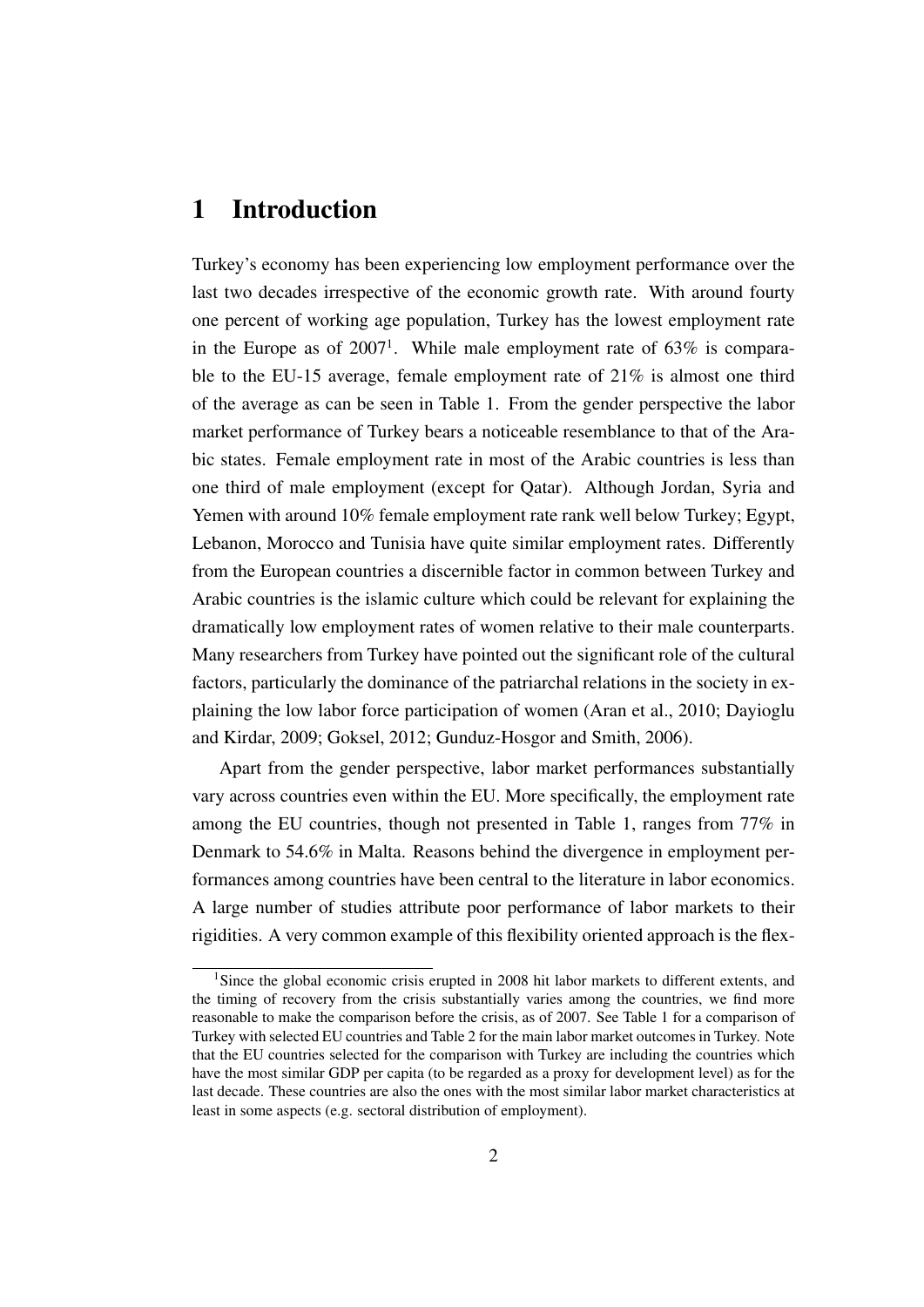ible labor markets of the Anglo-Saxon countries that exhibit better performance than the more rigid labor markets of Continental Europe. In fact, labor market flexibility has been suggested to many countries, including Turkey, as a remedy to overcome the bottlenecks in their labor markets (Nickell, 1997; OECD, 1994, 2007; Sengenberger, 2006; TCEA, 2006; World Bank, 2006).

The most pronounced type of inflexibility deemed as a cause for low employment creation in Turkey is high level of *non-wage cost* which refers to a part of labor costs not directly related to actual working hours, including income tax on wages, employers' and employees' contributions to social security fund and the contributions to unemployment insurance fund. The effects of non-wage costs on employment have received considerable attention in labor economics. A number of national and international surveys highlight that high labor-tax in Turkey creates a burden on employers and this in turn discourages employment creation in the formal sector while encouraging informal employment (OECD, 1994, 2007; TCEA, 2006; World Bank, 2006). This view also shared by the Turkish policy makers was embodied in a policy intervention. The policy with the aim of overcoming the poor employment performance of the labor market was legislated in May 2008. The law prescribed a cut (up to 100%) in social security contributions (SSC) borne by employers who hired young men (aged 19 to 29 years) and women (aged over 18 years) between July 1, 2008 and June 30, 2010. This paper documents the effectiveness of this policy in creating formal employment for the targeted group, something that, to the best of our knowledge, has not been done yet.

Employment subsidy policies in the form of SSC cut have taken place in several countries mostly in the northern Europe such as France (e.g. Kramarz and Philippon, 2001), Belgium (e.g. Goos and Konings, 2007), Sweden (e.g. Bennmarker et al., 2008; Egebark and Kaunitz, 2010) and Finland (e.g. Huttunen et al., 2009) over the last two decades. To the best of our knowledge, Chile (e.g. Gruber, 1997) and Turkey (e.g. Betcherman et al., 2010) are the only examples of developing countries where employment subsidies have empirically been analyzed. The employment subsidies generally target disadvantaged groups (e.g. low-wage workers, the young or the old), certain sectors or geographic locations rather than being applied to all workers and/or to all establishments. The availabil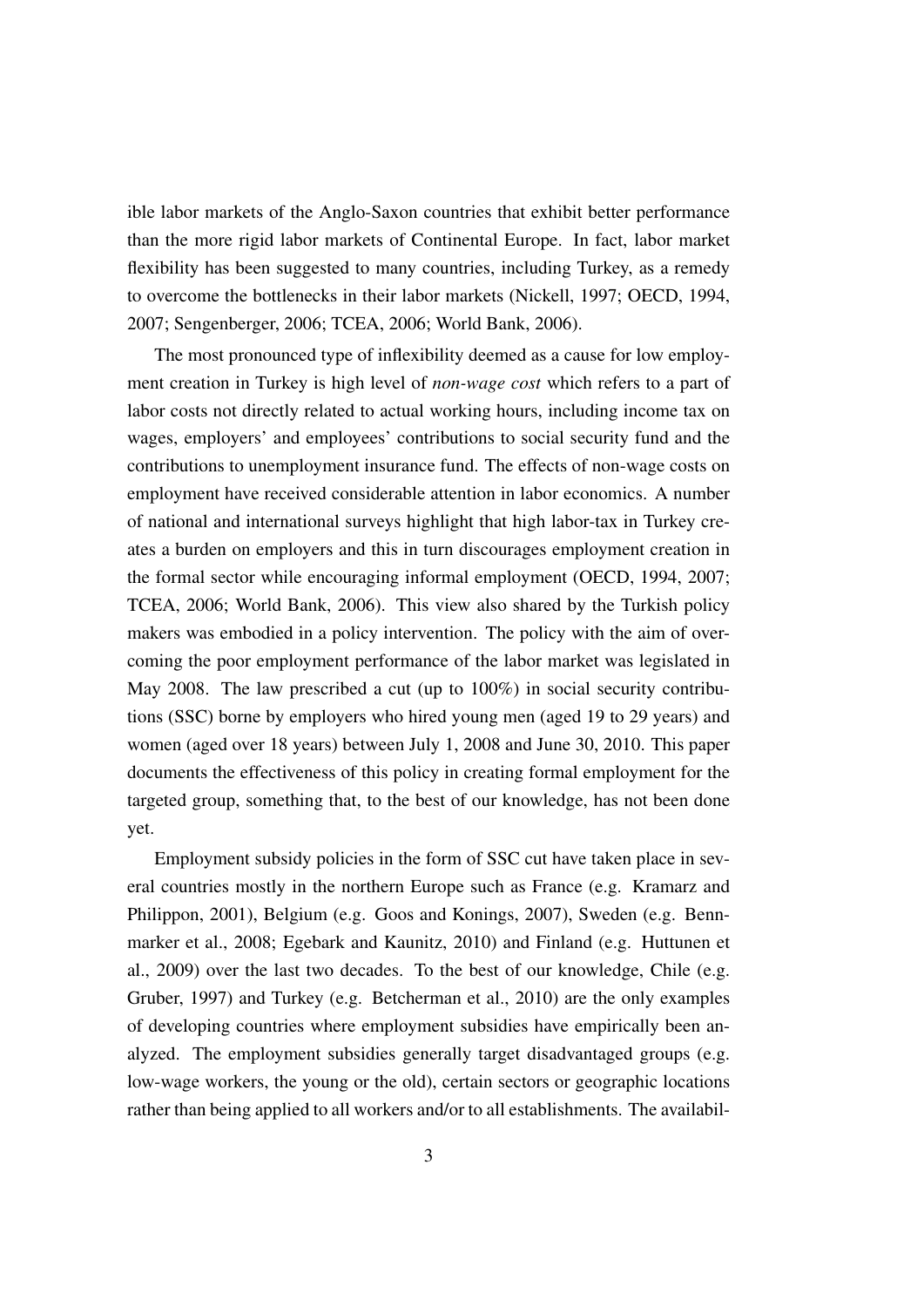ity of certain target groups enables the researchers to analyze the effectiveness of employment subsidies through difference-in-differences (DD) and/or differencein-difference-in-differences (DDD) strategy. The studies mostly find little or no evidence of employment effect of labor tax reduction with a few exemptions (i.e. Betcherman et al., 2010; Goos and Konings, 2007).

The existence of specific target groups in the policy of our interest also allows using a difference-in-differences strategy to analyze the employment effect of the policy on women and young men. More specifically, our empirical analysis is based on a DDD strategy in order to avoid the potential confounding effects of the crisis given that the policy was implemented during the recent economic crisis. We first apply standard DD estimator by comparing the change in the outcome of women and men of the same age who were and were not exposed to the policy between before and after the policy period. Then we contrast the resulting difference with the comparison of the relative outcomes of two treatment groups of the same age who were both subject to the policy and to the crisis between before and after the policy period. The second difference basically enables to cancel out the crisis effect on the targeted group under the assumption that both age groups have been affected by the crisis in a similar way. The DDD estimate could be interpreted as the causal effect of the intervention. We found positive and significant effect of the non-wage cost reduction policy on employment creation for the targeted group (women) only in certain periods, but insignificant effect as far as the average effect over the policy period is concerned.

This study is the first attempt to explore the causal relation between Turkish non-wage subsidy policy in 2008 and employment creation. In fact, there is only a little empirical research on developing countries in the field of employment subsidies. The existing literature, moreover, does not focus on total number of employment creation which constitutes the main interest of this study.

The paper is organized as follows: Section 2 discusses non-wage cost rigidity in Turkey in comparison with selected EU countries, while Section 3 introduces the data and the technique used to construct flow data. The evaluation strategy to identify the causal relationship is presented in Section 4, and main results are provided in Section 5. Section 6 summarizes the conclusions, and lastly the appendix where the regressions and all the figures and tables are presented takes place.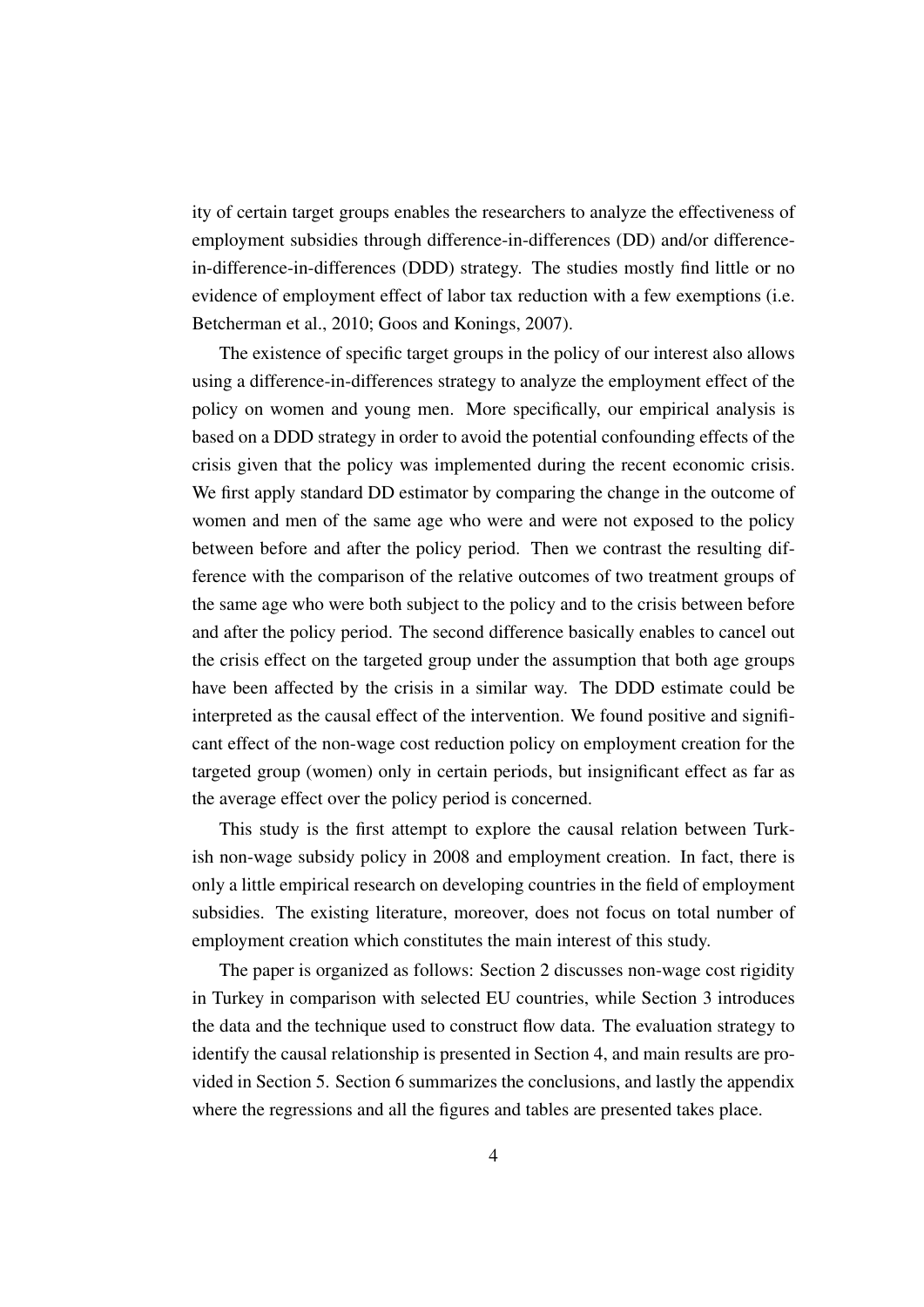# 2 An Overview of Non-Wage Costs in Turkey in comparison with the Selected EU Countries

Recent research has pointed to the key role of labor market flexibility in adjusting the labor market outcomes to changes in economic conditions. Several studies suggest labor market flexibility as the main remedy to overcome labor market bottlenecks, though no consensus has been reached in the literature. The mainstream approach attributes poor performances of labor markets to various kind of rigidities, and points to the diverging path between well performing Anglo-Saxon countries and labor markets of Continental Europe <sup>2</sup> . In parallel, Turkish policy makers were also advised to adopt reforms aimed at achieving a greater degree of labor market flexibility (Nickell, 1997; OECD, 1994, 2007; Sengenberger, 2006). However, the question of flexibility being as important in a labor market with the characteristics of the one in Turkey as it is for the EU countries is still an open debate. In this paper, we focus on non-wage cost rigidities which are pronounced as one of the main causes for low employment creation in Turkey.

Non-wage costs refer to the part of total labor cost that is not directly related to actual working hours, including income tax on wages, employers' and employees' contributions to the social security fund and the contributions to the unemployment insurance fund<sup>3</sup>. These costs create a wedge between the cost the employer has to bear for hiring an employee and the wage received by the employee. As a result the higher labor cost incurred by employers, the less willing employers become to hire new workers in the formal sector. A widely used in-

<sup>&</sup>lt;sup>2</sup>On the other hand, the recent economic and financial crisis has raised doubts about the capacity of the Anglo-Saxon model to deal with negative economic cycles. Several stakeholders have pointed that Anglo-Saxon countries could not prevent unemployment rates from upsurging during the crisis, while the relatively more rigid German labor market has shown an outstanding performance during the crisis despite a substantial economic contraction (Burda and Hunt, 2011; Zimmermann, 2011). We leave this discussion aside as it is beyond the scope of this paper.

<sup>&</sup>lt;sup>3</sup>The level of the contributions paid by employers and employees depends on gross wage and a fixed premium rate determined by law differently for employers and employees. Income tax, however, depends on gross wage, contributions paid by employees and a premium rate changing according to the bracket of the income earner. These components make labor cost hard to adjust quickly in response to economic shocks, therefore nonwage cost is regarded as an element of labor market flexibility, particularly of labor cost flexibility which is composed of two elements: wage and nonwage cost flexibility. For further information about the types of labor market flexibility, see Atkinson (1984).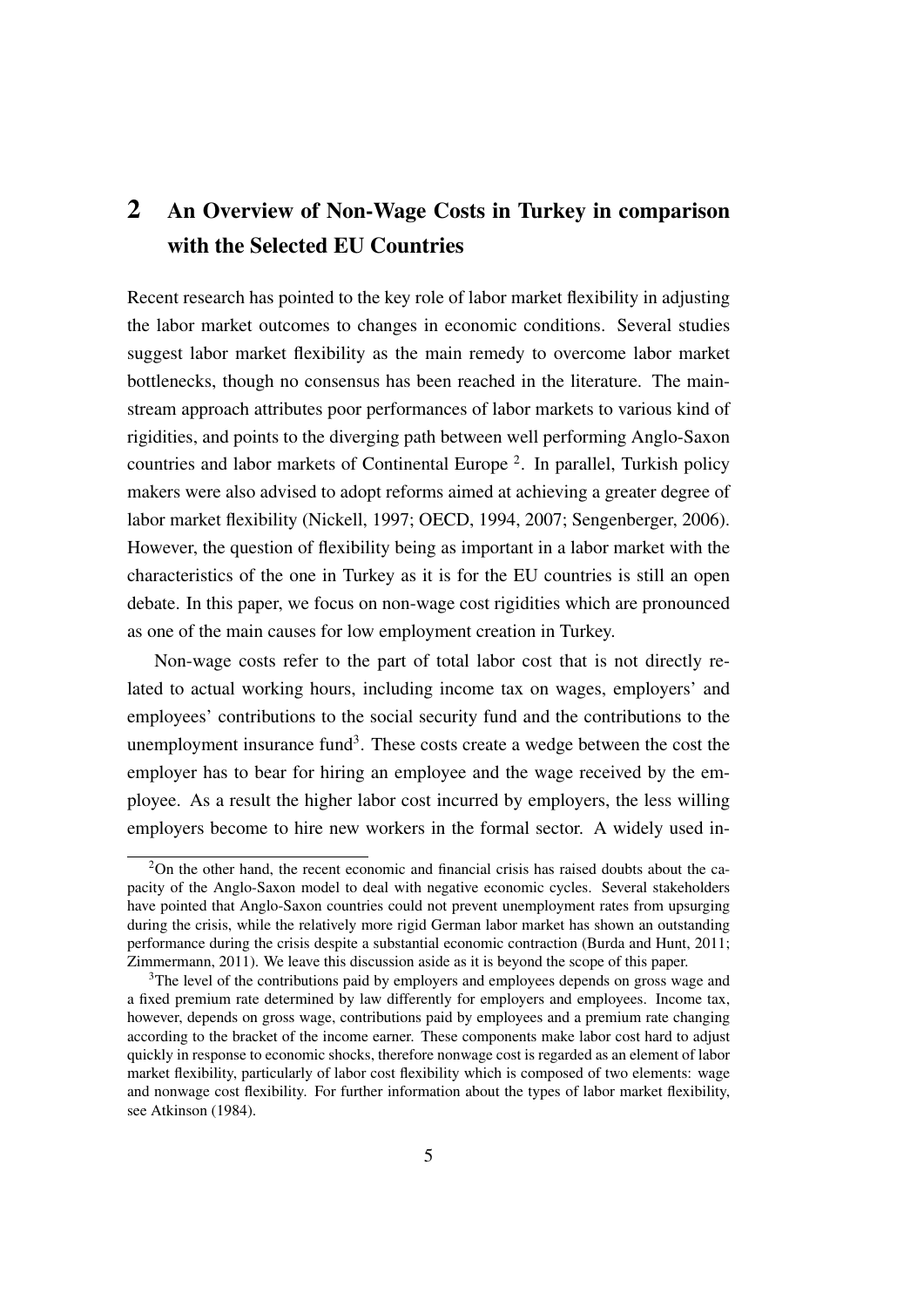dicator to measure the weight of non-wage costs developed by the OECD is *tax wedge*. It is calculated as the ratio of income taxes plus employers' and employees' social security contributions (SSC) to total labor cost. Tax wedge actually points out the difference between after-tax wage of an employee and total cost of his/her employment <sup>4</sup>.

In the majority of the OECD countries, including Turkey, the largest portion of the financial burden of taxes is incurred by employers as reported by the OECD (2010). Figure 1 shows that Germany and Poland are the only exemptions in the selected group<sup>5</sup> in which either income taxes or employees' SSC constitute the major financial instrument to finance the social insurance systems. Moreover, the tax wedge in Turkey, by all its components, is comparable to the EU-15 average as far as average income families or families without child are considered. Even the tax-wedge in Turkey is lower than the EU-15 average as for single earner families without children earning above the average income. On the other hand, the taxwedge in Turkey becomes well above the EU-15 average as the family size gets larger and/or the income level decreases. To exemplify, the tax-wedge for a twoearner family without child whose total income is 133% of the average income of a single earner is almost the same in Turkey as in EU-15 on average. However, if we make the comparison with respect to the same income group of families with two children, the tax wedge in Turkey would be substantially higher than the EU-15 average, as can be seen in Figure 2. The gap in the tax-wedge between Turkey and EU-15 is narrower as for the same type of families with higher income -of 167% of the average income of a single earner-. This implies that tax wedge in Turkey is almost constant across different types of earners, whereas in most of the EU countries it varies depending on marital status, presence of children and earning level, namely the tax burden on labor gets lower as income level decreases and family size increases (OECD, 2007).

Another discernible point to be noticed in Figure 2 is the remarkable fall in the tax wedge in Turkey between 2007 and 2009. As reported by the OECD

<sup>&</sup>lt;sup>4</sup>The contributions of employers and employees to the unemployment insurance fund are not included in the calculation of tax wedge, although they are counted as the components of non-wage cost.

<sup>5</sup>EU member states outside the OECD are excluded from the comparison group since data on tax-wedge is available only for the OECD countries.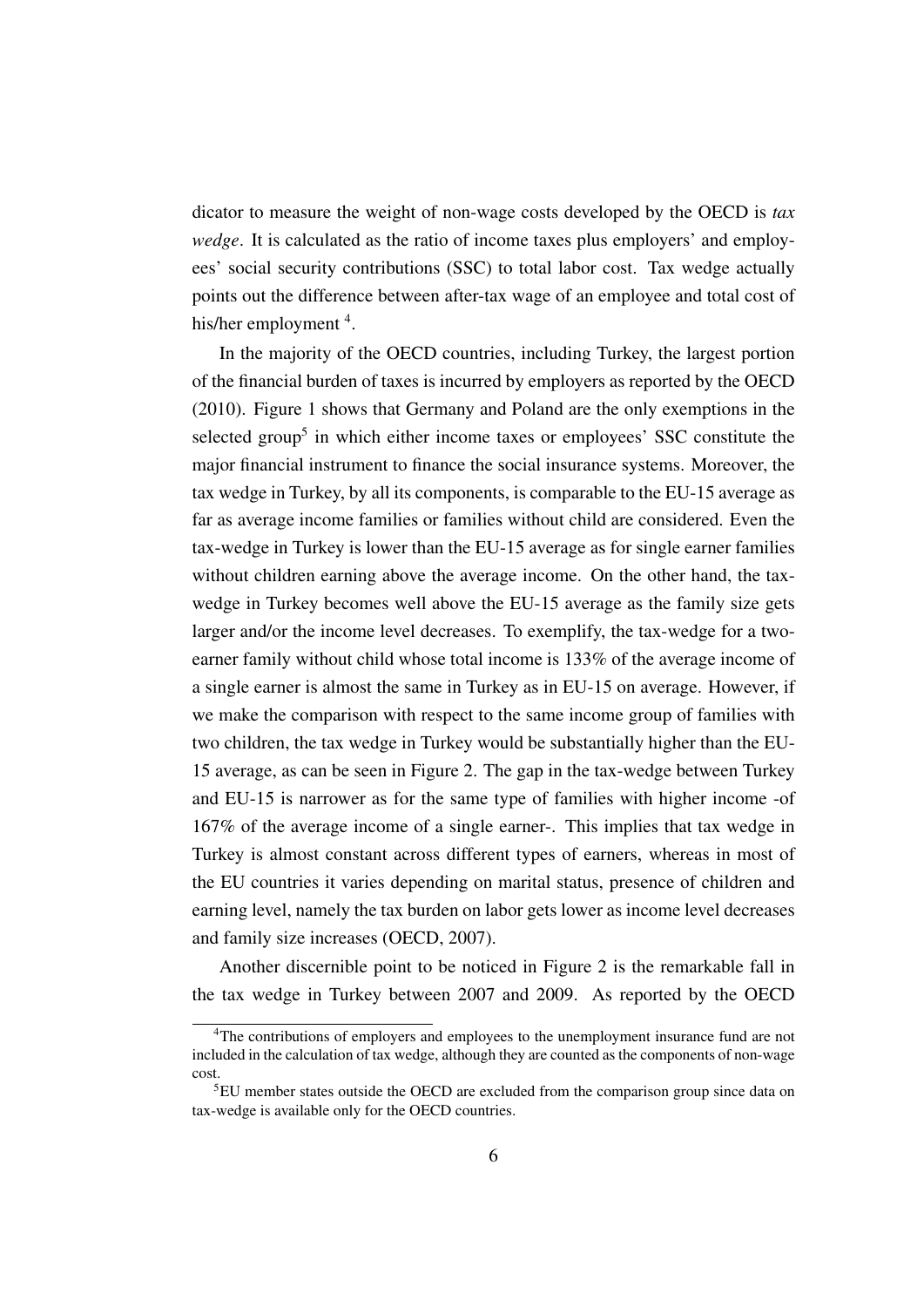(2010), Turkey is among the sixteen OECD countries with the most significant reduction in tax wedge during this period, accounting for a five percentage point decrease as for singles without children on average income. The decrease in the tax wedge is primarily due to the reduction in employers' SSC. In fact, the decline in the tax wedge corresponds to the period of the approval of a recent regulation that stipulated a cut in employers' SSC provided that women and young men were hired within a fixed time. Evaluation of this regulation constitutes the main interest of this paper.

#### 2.1 The 2008 Employment Package in Turkey

In response to high non-wage costs in Turkey, the policy makers introduced a law also known as "employment package" in May 2008. The package basically provides an exemption for employers from paying SSC with intent to create new employment for women (aged over 18 years) and young men (aged between 18 and 29). The exemption would gradually phase out over a 5-year period. More specifically, the Unemployment Insurance Fund  $<sup>6</sup>$  would pay out 100% of em-</sup> ployers' SSC for the first year, 80% for the second year, 60% for the third year, 40% for the fourth year and 20% for the fifth year. Employers can benefit from this subsidy provided that they hire individuals from the target group within the period between July  $1^{st}$ , 2008 and June  $30^{th}$ , 2010<sup>7</sup> in additional to the average labor force in the workplace reported during the previous year  $8$  (Law No.5763, 2008).

<sup>&</sup>lt;sup>6</sup>Unemployment Insurance Fund in Turkey has accumulated a large amount of surplus; equivalent of 46 billion TL (almost 20 billion Euros) by 31.12.2010. This money has been allocated for several purposes (TEI, 2011). The inefficiency of the unemployment insurance system is mostly due to the strict eligibility criteria so that very few people can get benefits despite a great deal of premium accumulation.

 $<sup>7</sup>$ The subsidy scheme was initially designed for one year, however after the current global crisis</sup> hit the Turkish labor market, a second employment package introduced in May 2009 extended the duration of the incentive to two years (Law No. 5838, 2009).

<sup>&</sup>lt;sup>8</sup>Newly hired workers cannot be among the previously registered workers of the same employer (up to six months before 1 July 2008). In order to avoid benefitting from the incentive without creating new employment, the law excludes circulation of workers within sub-companies of the same employer; switching workers between direct or indirect partnerships, and also the situations in which an employer closes his company, open another one and transfers his workers from the old to the new one.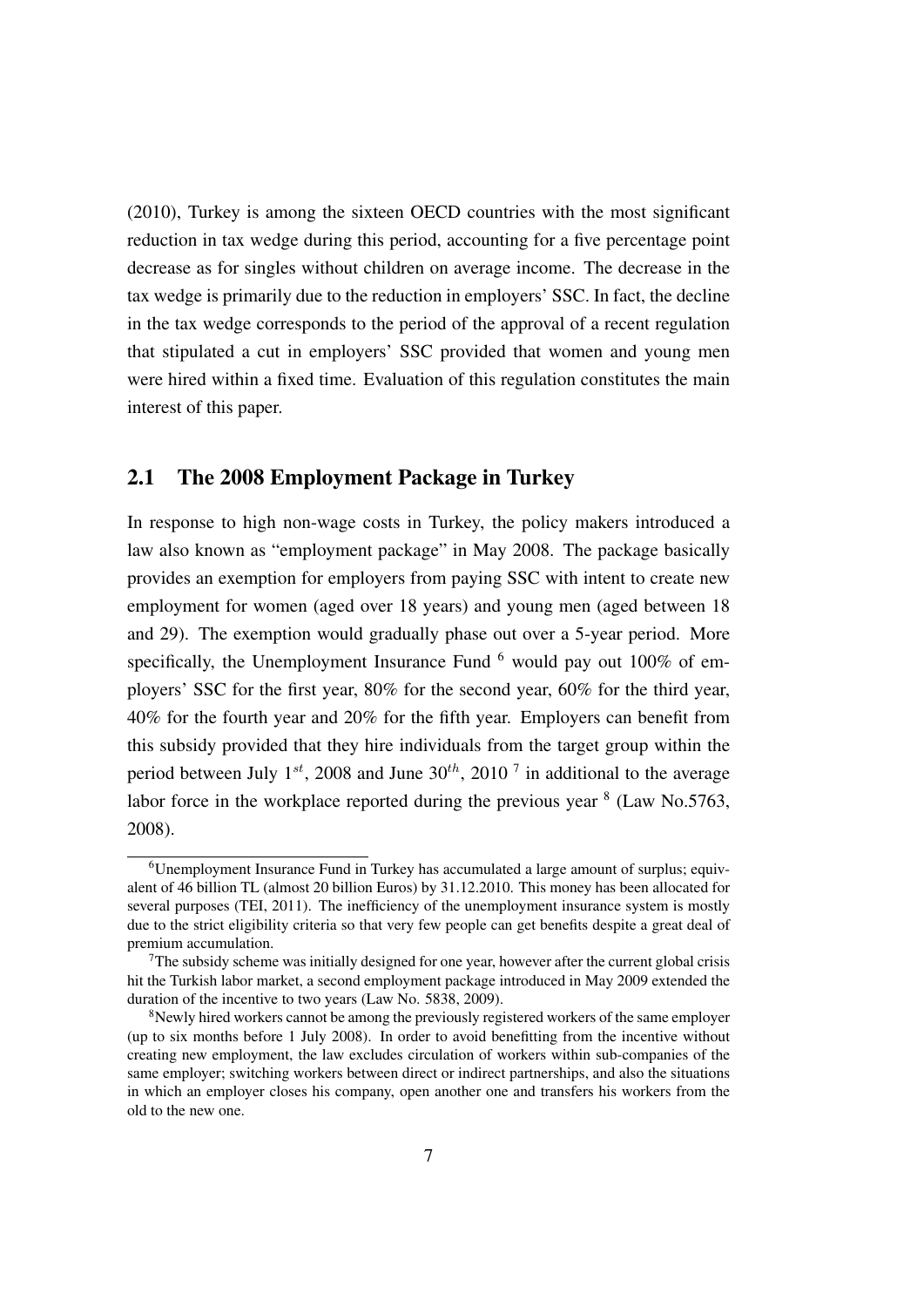### 3 Data

We use quarterly data for the period between 2006 and 2010 from Turkish Household Labor Force Survey. The quarterly data allows distinguishing the periods before and after the policy intervention so that the policy period -between 1 July 2008 and 30 June 2010- ranges from the third quarter of 2008 to the second quarter of 2010, whereas the period before the policy introduction is between the third quarter of 2006 and the second quarter of 2008. The survey is a repeated crosssection and does not include a panel component. However, the retrospective questions in the survey enable to track individuals in two consecutive survey periods, which will be discussed in more detail below. The questionnaire involves around a hundred questions related to demographic and labor market characteristics of household members, including information on education, age, marital status, employment, working hours, income, unemployment, inactivity and past work experience.

Given that the subsidy phases out in a 5-year period, employers might be willing to fire an existing worker and hire a new one at the end of the first year to benefit from the 100% subsidy. In order to avoid such kind of exploitation, the eligibility for the subsidy is conditioned on hiring new employees in additional to the average number of workers reported in the previous year. In this sense we do not expect any destructive effect on employment caused by the policy, nevertheless our analysis captures both job destruction and job creation effects of the policy so as to measure new employment creation.

Labor supply, constituting the outcome variable of our analysis, can be measured either through static variables such as annual average hours worked and participation probabilities or based on flows between labor market states. These states are conventionally defined as employment, unemployment and nonparticipation. We consider flow analysis more useful for our analysis given that the aim of this paper is to evaluate the effectiveness of the policy in creating new employment which is unlikely to be captured by static variables. The literature related to labor market flows focus on two different kinds of flows: worker and job flows. The latter measures whether a new position has been created or destroyed by a firm rather than the changes in the labor market status of the worker which is cap-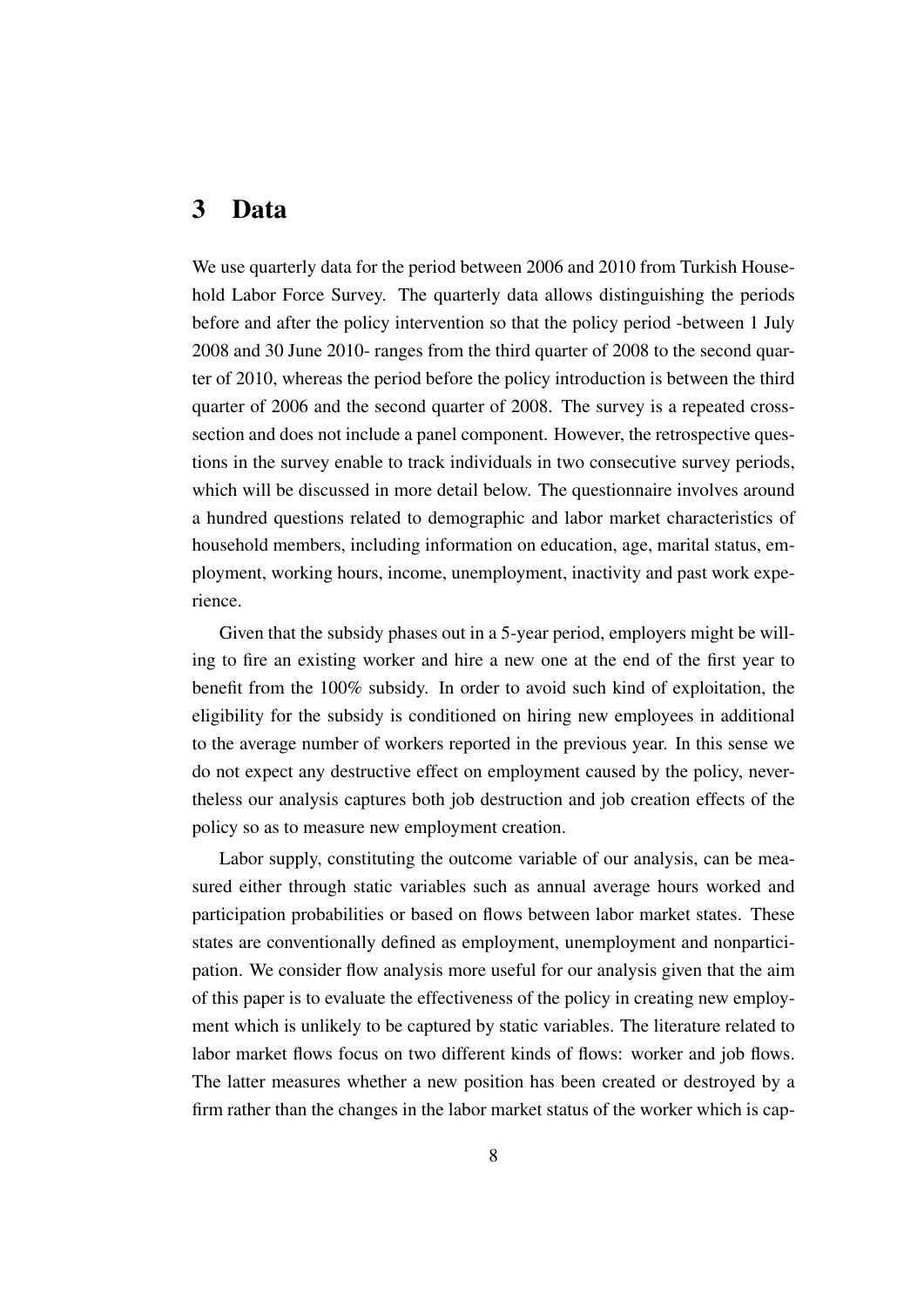tured by the former measure <sup>9</sup>. Basically, job flows are measured on the basis of establishment or firm level data <sup>10</sup>, whereas worker flows are measured on the basis of individual or household level data such as population surveys or household labor force surveys  $11$  (Bleakley et al., 1999). The data set used in our analysis, household labor force survey, obliges us to focus on worker flows rather than job flows.

To construct flow data, following the literature, we rely on transitions between the labor market states. In the survey there is a series of retrospective questions about labor market transitions that are asked to the respondents such as their past work experiences and their labor market status one year before the survey. We exploit these retrospective questions to construct the flow data. For instance, flows from employment to unemployment include the respondents who report their current status as unemployed while their recalled status one year prior to the survey was employed <sup>12</sup>.

 $9$ The main distinction between these two measures is that creating new jobs and destructing old ones reflects demand-side developments in the labor market, while worker flow measures capture supply-side events and job switching (Davis et al., 2006). Generally new job creation is associated with a worker transition into employment; similarly job destruction often leads a worker become unemployed. However every worker transition does not necessarily result in job creation and destruction. It may be that workers become unemployed because they are fired or because they quit, and if the vacant position is immediately filled, there would be no job destruction. Likewise, a worker whose job is destroyed can switch to another job, which is a transition within employed status without any spell of unemployment (Bleakley et al., 1999).

<sup>&</sup>lt;sup>10</sup>The leading studies on measuring job flows are Davis and Haltiwanger (1992, 1999); Abowd et al. (1996); Contini and Pacelli (1995); Burda and Wyplosz (1994); Burgess et al. (1994); and Anderson and Meyer (1994). All these studies calculate gross job creation and destruction rates on the basis of establishment-level data from various sources especially from the United States.

<sup>&</sup>lt;sup>11</sup>The leading studies on measuring worker flows are Blanchard and Diamond (1990), Bleakley et al. (1999), Fallick and Fleischman (2004), Shimer (2005) and Davis et al. (2006) which use different data sources from the U.S.; Kuroda (2003), Esteban-Pretel et al. (2011) and Lin and Miyamoto (2010) which use Japanese labor force survey; Bell and Smith (2002) and Elsby et al. (2010) which use labor force survey of the United Kingdom; Haltiwanger and Vodopivec (1999) and Merikull (2011) which use Estonian labor force survey.

<sup>12</sup>One could raise the issue of the so-called *recall bias* problem caused by the response errors in estimating the flows. Following Bell and Smith (2002) we test this by checking the number of 'inconsistent' transitions through the comparison of the responses to the question asking the current and the previous year's status of the individuals with those related to the duration of their current status. We observe consistency between the two responses a large extent, which avoid us being worried about the recall bias problem in our analysis. Moreover, the majority of the inconsistent transitions appear between the states of unemployment and inactivity which do not directly related to our main interest of new employment creation.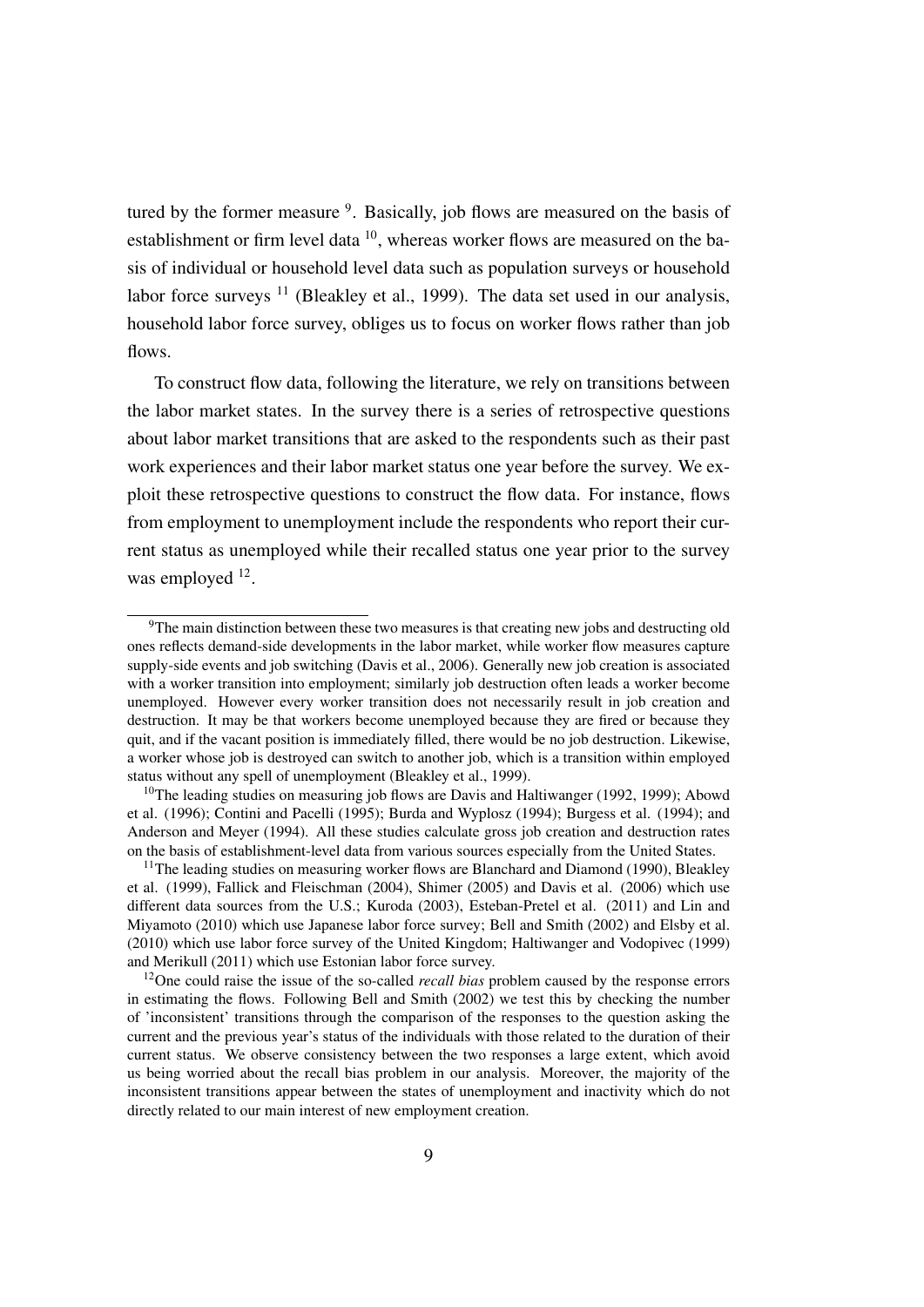New employment creation defined as the difference between hirings and separations is calculated by subtracting flows into employment from flows out of employment (Davis et al., 2006). Following Bell and Smith (2002) and Elsby et al. (2010), hiring is defined to be the sum of flows from unemployment to employment (UE) and flows from inactivity to employment (NE), whereas separation is defined to be equal to flows from employment to unemployment (EU) plus flows from employment to inactivity (EN).

$$
New\,Emplogment = \sum_{i=1}^{N} Hirings - \sum_{i=1}^{N} Separations
$$

$$
= (UE + NE) - (EU + EN)
$$

Employment subsidies could potentially change the job searching behaviour of individuals. To capture such a change we focus on the flows from unemployment to inactivity (UN) and inactivity to unemployment (NU). Moreover, the policy could affect flows within employed status (EE) through formalization of the exisiting employment and/or by changing the permanency status of the workers. However there is no information about the social security coverage status of the last job, therefore we are only able to track whether the individuals transit into a formal or an informal job without knowing the formal status of their previous job. Similarly, it is unlikely to examine whether the policy has changed the probability of transiting to a permanent job from a temporary job given the lack of information about the permanency status of the previous year's job. Therefore, the data limitation confines our analysis to the transitions from employment to employment with a different employer so as to see whether the policy has affected job changing behaviour of the individuals.

# 4 Identification Strategy

Identification is achieved by exploiting the fact that the intervention was targeted to specific groups of individuals in the population and that we can observe indi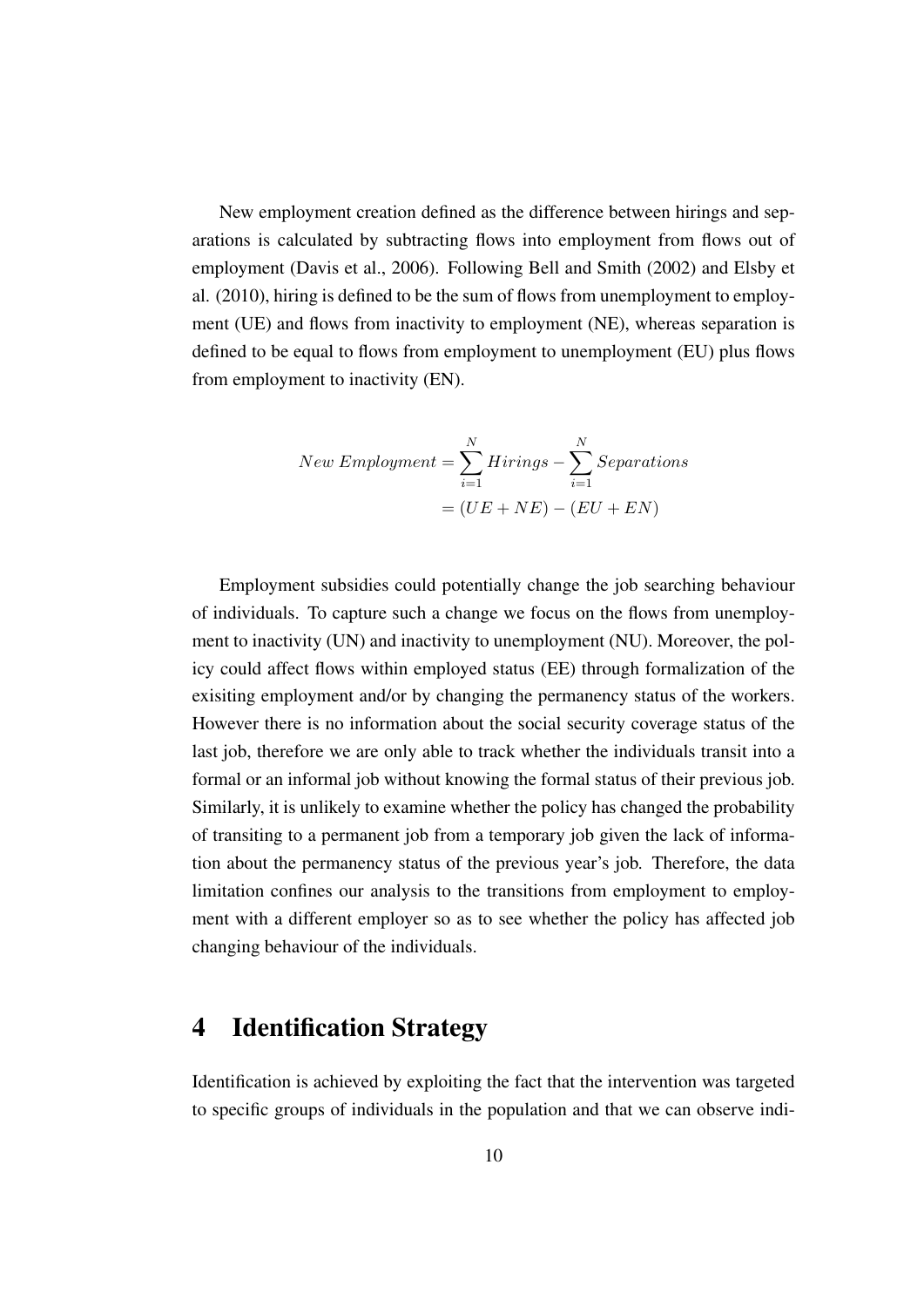viduals before and after the policy period. This allows using a DD strategy to analyze the employment effect of the policy on women and young men. Given that the policy targets young men aged between 19 to 29 years old and women aged over 18 years, in order to explore the causal effect of the policy on employment creation for young men, we compare men aged 25 to 29 with those aged 30 to 34 between before and after the policy introduction. Similarly, to evaluate the employment effect of the policy on women we compare women aged 30 to 34 with men of the same age between before and after the policy introduction <sup>13</sup>.

In particular, we first compare the change in the outcome of the treatment group between before and after the policy introduction by taking differences across time but within group, which enables to remove any group specific unobserved effects but not time fixed effects. We replicate the same comparison for the control group as well. Then we take the difference (across groups) of these two differences, which enables to get rid of any time trends  $14$ . In principle the coefficient obtained through the double differences yields the causal effect of the policy in which we are interested (Angrist and Pischke, 2008).

A challenge for applying DD strategy is that we cannot observe every potential outcome, more specifically we do not know what would have happened to the treated group if the policy had not been put into force. The so-called *common trend assumption* would rule out this problem by assuming that the outcomes of treatment and control groups would have had parallel trends in the absence of the new policy (Angrist and Pischke, 2008). Treatment is expected to induce a deviation from this common trend. Following Angrist and Pischke (2008), we validate the credibility of this identifying assumption by examining the long run employment trend in treatment and control groups prior to the policy period <sup>15</sup>. To our

<sup>&</sup>lt;sup>13</sup>The data does not provide exact ages of the individuals, but 5-year age brackets. In this sense, the treatment group (those directly affected by the policy) could be selected from among men aged between 20 and 29 or women over 18 years old, and the control group (those not targeted by the policy) could be selected from among men aged over 29 years. We confine our analysis to the narrow age groups because it is more plausible to compare groups with similar characteristics rather than, for instance, comparing 60-year-old women with 30-year-old-men who bear quite different characteristics specific to their ages - i.e. young men are more likely to be hired relative to old women.

<sup>&</sup>lt;sup>14</sup>See appendix A-1 for the formal expression of the DD strategy within a regression framework.

<sup>&</sup>lt;sup>15</sup>They apply a similar validation method in criticizing the control group (i.e. Pennsylvania) used by Card and Krueger (2000).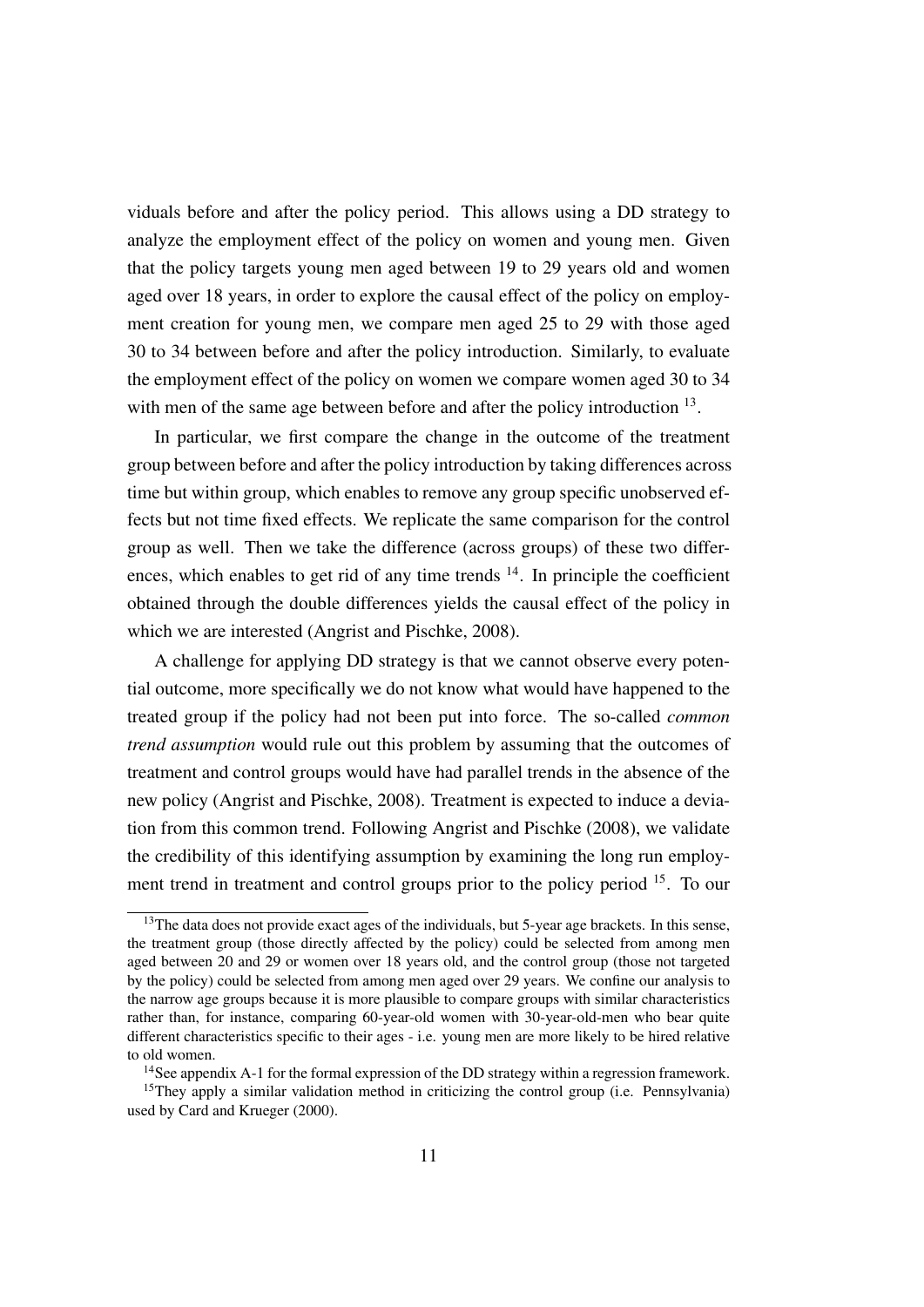observation, men and women in the concerned age groups show a parallel employment trend between 2000 and 2008 on a yearly and quarterly basis as shown in Figure 3. In relation to this, we test the difference in the mean of relevant observable characteristics between the treatment and control group. The results support our observation of no significant difference between the two groups. One potential problem in our analysis would be if employers had expected the enactment of the policy and strategically delayed hiring new workers or fired the existing workers in the control group until the law was introduced with intent to benefit from the subsidy. However, the policy was announced only two months before the implementation period, and benefitting from the incentives is conditioned on additional hiring as mentioned before.

The DD strategy would have been appropriate to analyze the causal effect of the policy intervention if the crisis had not affected the labor market outcomes of the subgroups differently. Given the differential effect of the crisis across treatment and control groups, as can be seen in Figure 4, the policy evaluation through DD strategy is potentially confounded by the crisis effect. In order to rule out the possible confounding effects of the crisis, we exploit DDD strategy<sup>16</sup> which is advantageous over the simple difference-in-differences strategy in policy evaluation, especially in the presence of an economic shock which could play a determining role in the effectiveness of the policy. As a first step, we implement standard DD estimator by comparing the change in the outcome of women aged 30 to 34 (affected by the policy) with the change in the outcome of men of the same age group (unaffected by the policy) between before and after the policy period, assuming that the outcomes of both groups would have had a parallel trend in the absence of the policy. Then we contrast the resulting difference with the comparison of the relative outcomes of two treatment groups (i.e. women and men aged between 25 and 29 years old) who are both subject to the policy and to the crisis between before and after the policy period. This difference basically enables to remove the crisis effect on women aged 30 to 34 under the assumption that that both age groups have been affected by the crisis in a similar way  $17$ .

<sup>&</sup>lt;sup>16</sup>Since the policy targets all women over 18 years old, there is no control group for evaluating the policy effect on young men through DDD strategy. Therefore, our evaluation based on DDD strategy is confined to the effect of the policy on women.

<sup>&</sup>lt;sup>17</sup>See appendix A-2 for a formal expression of DDD strategy within a regression framework.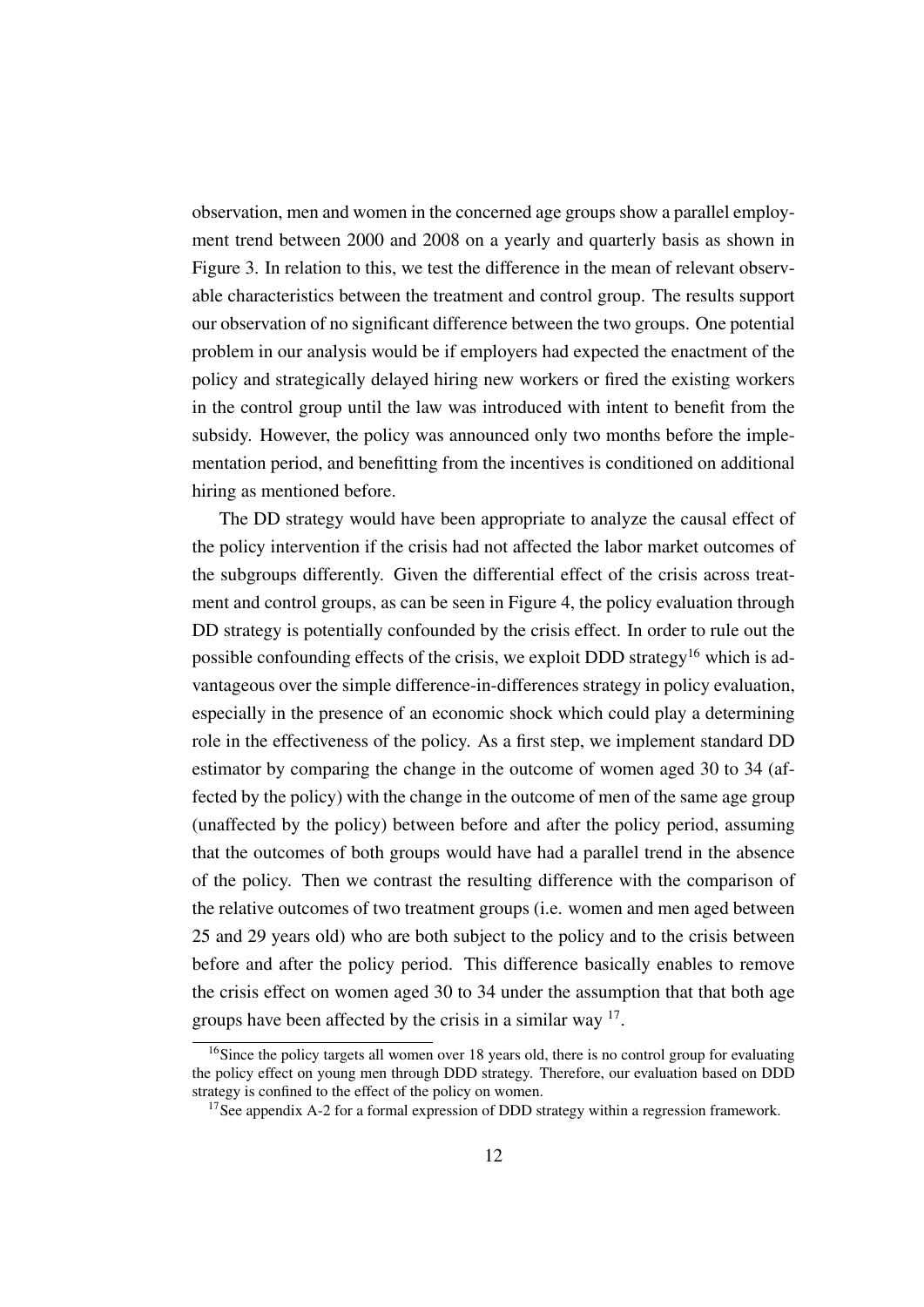It is important to consider the fact that the policy effect may vary across periods. The policy may be more effective as time goes on or, on the contrary, the effect may be stronger just after the announcement of the policy, then phases out with the passing of time. In order to see whether the policy effect is quarter and/or year specific, we estimate three specifications based on the empirical strategy just outlined.

First we impose the policy effect to be constant across quarters over the period. More specifically, we do not allow for quarter and year specific dummies and compare the whole period after the policy introduction with the whole period before the policy. Thus we call this specification "period specific" policy effect. We next impose constant policy effect across quarters within year but allow for variation between years by introducing year specific dummies for the policy period. This specification enables us to estimate the policy effect for each year over the policy period. Lastly, we allow for heterogenous policy effect across quarters by including year specific quarter dummies. Comparing each quarter after the policy period with the whole period before the policy we get seperate estimates of the policy effect for each quarter <sup>18</sup>.

### 5 Results

Table 3 presents the average effect of the policy over the policy period for each specification indicated in the previous section. The estimation results differ in terms of the restriction imposed. The magnitude of the estimate of the policy effect gets higher as variation among years and across quarters is allowed. For instance, regarding the most restricted specification which imposes constant policy effect across quarters the probability of being hired<sup>19</sup> for men aged 25 to 29 increased by 0.3% relative to their older counterparts (aged 30 to 34) after the pol-

<sup>&</sup>lt;sup>18</sup>See appendix A-3 for formal expression of specifications within a regression framework.

<sup>&</sup>lt;sup>19</sup>As discussed in the fourth section, the dependent variables are constructed on the basis of worker flows, namely the variable of *hiring* refers to flows into employment whereas the variable of separation indicates flows out of employment. In Linear Probability Models where the dependent variable is binary as in our case, the DD estimation results can be interpreted as the change in the probability of being hired or separated for the treated group relative to the control group after the policy intervention.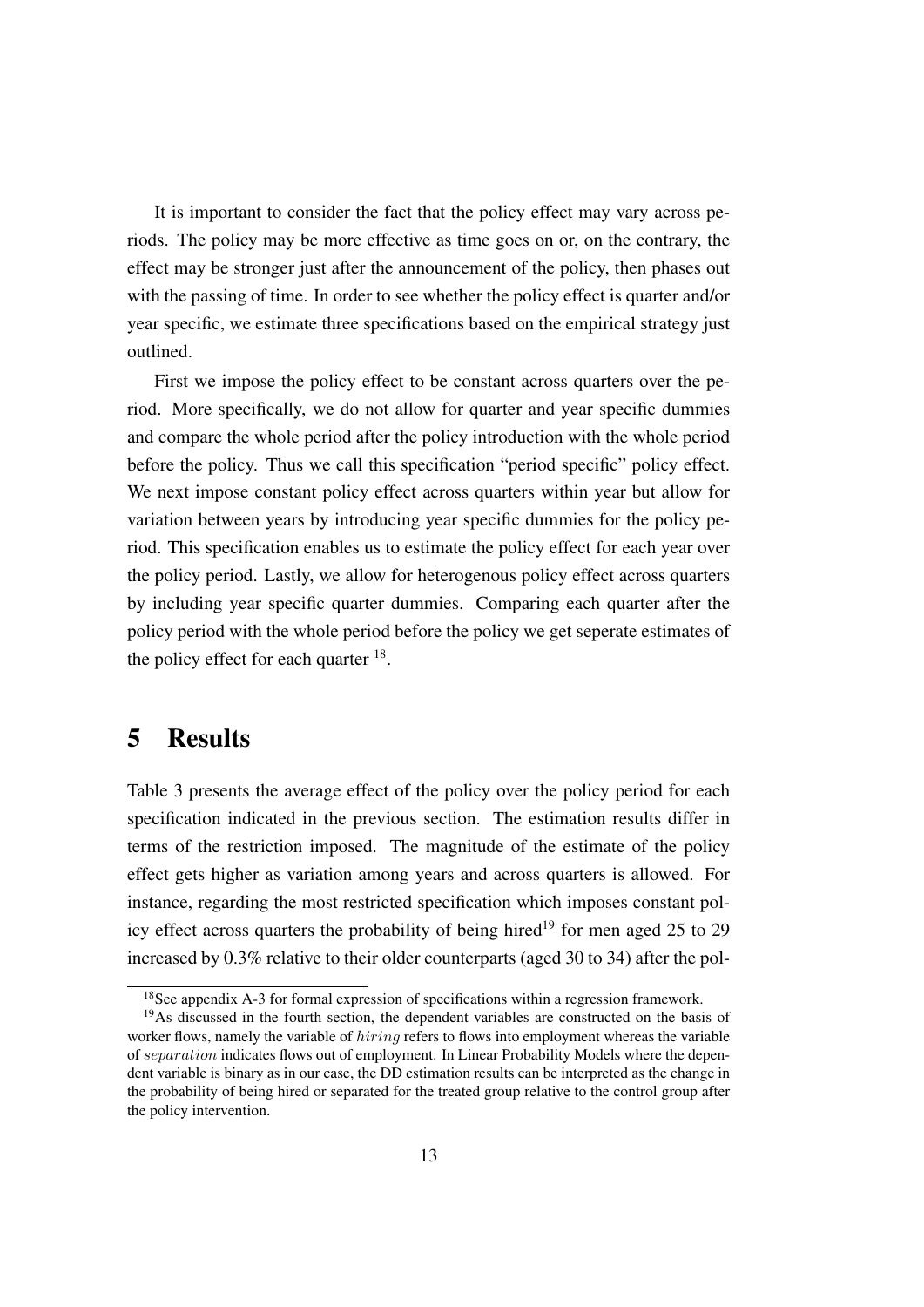icy introduction. The same probability increases by 1.3% as for the less restricted specification which allows the policy effect to vary between years and by 5% as for the most flexible specification which allows for variation across quarters. On the other hand, the probability of being hired for a woman aged 30 to 34 relative to a man of the same age group decreased by 0.7%, 1.8%, 5.2% as going from the most restricted to the most flexible specification<sup>20</sup>.

The DD estimation results show that according to the averages over the policy period, the probability of being hired for men aged 25 to 29 increased significantly above that for men aged 30 to 34 after the policy introduction, whereas we observe a negative change in the probability of being hired for women aged 30 to 34 relative to the same control group. The opposite effect of the policy on the two treated groups could be attributed to the substitution effect between women and men of roughly the same age. That is, employers may be more willing to hire men aged between 25 and 29 years rather than women aged between 30 and 34 years because of gender specific characteristics. Such a discrimination against women could result in a decline in the probability of being hired for a woman relative to their younger male counterparts who are both subject to the policy. Another explanation for the estimated negative effect of the policy on women could be the inability of the DD strategy in eliminating the differential effect of the crisis on genders.

The results discussed so far do not take into account the potential effects of the recent economic crisis on employment. We now turn to estimates of the policy effect on women based on the DDD strategy in order to check whether the recent economic crisis played a role in determining the effectiveness of the policy. The DDD strategy, by controlling for the crisis effects should yield more reliable results<sup>21</sup>. That the negative and significant estimate obtained from the DD strategy turns into positive after cancelling out the crisis effect implies the confounding role of the crisis in evaluating the policy<sup>22</sup>. However, neither the estimates of hir-

 $20$ We present the estimation results including all the control variables (i.e. education, marital status, number of children and urban area) at level and their interactions though additional controls do not change the significance of the results, but the precision of the estimates.

<sup>&</sup>lt;sup>21</sup>The discussion henceforth is conducted based on the DDD estimation results although all the results reported for the DDD are also derived for the DD strategy. The DD results could be provided by the author upon request.

<sup>&</sup>lt;sup>22</sup>To check whether the DDD results are reliable to evaluate the policy effectiveness net of the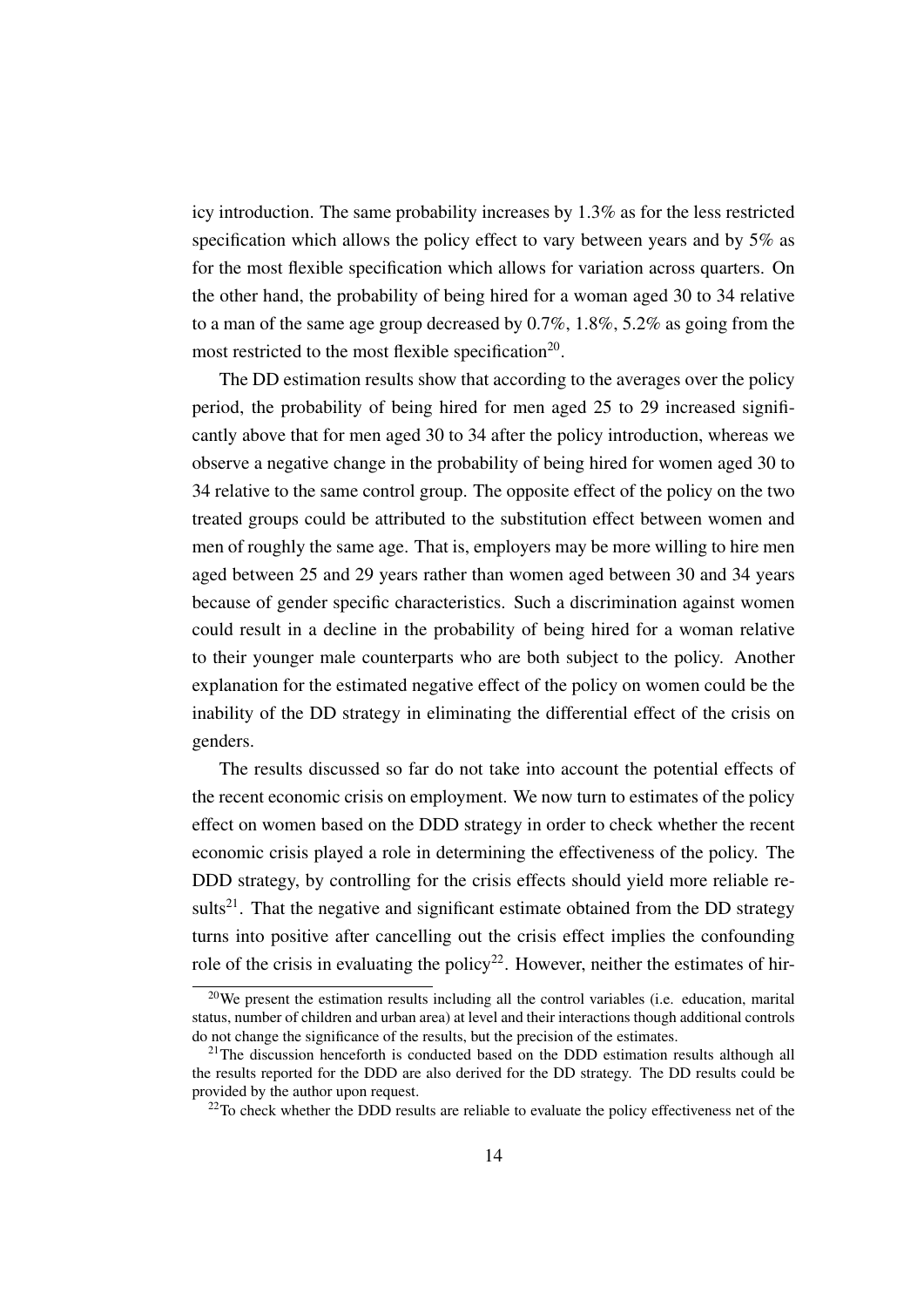ing nor separation are statistically significant as far as the average effect of the policy over the period is concerned, as shown in the bottom panel of Table  $3^{23}$ .

Although the average estimated effect of the policy over the period -net of the crisis effect- is not statistically significant irrespective of the type of the specification, there may be significant effect in some quarters and no effect in others, thus aggregating the estimated effect over the policy period would be insignificant. We check the validity of this hypothesis through Wald test and find out an evidence of heterogeneous policy effect across quarters. The estimation results presented in Table 4 indicate that the disaggregation of the policy effect by quarter yields positive and statistically significant results for certain periods. In particular, the probability of being hired for women aged 30 to 34 above men of the same age group increased by 1.4% in the third quarters of 2008 and 2009, and by 1.6% in the fourth quarter of 2009, after removing the crisis effect<sup>24</sup>.

What could be the underlying reason behind the significant policy effect in some quarters along with insignificant effect in the others? First we check whether seasonality matters in characterizing the policy effect by introducing nonyear specific quarter dummies in the interaction term. In particular, each quarter over the policy period is compared with the corresponding quarter before the policy intervention. For instance, the third quarter after the policy period (of 2008 and 2009) is compared with the third quarter before the policy period (of 2006 and 2007). The results indicate no evidence of seasonality in the sense that the coefficients of the interaction terms are found statistically insignificant.<sup>25</sup>

There is a simple explanation for the quarter-specific pattern in the policy ef-

crisis effect, we replicate the analysis on the basis of a different comparison period. Basically we compare the relative outcomes of the policy period (between the third quarter of 2008 and second quarter of 2010) with the period after the policy ended (third and fourth quarters of 2010). The estimation results, though not shown here, are consistent with what we presented in Table 3. The estimation results of this specification test can be provided by the author upon request.

 $^{23}$ Table 3 also reports the estimation results by component, indicating which type of transition constitutes the major source of hiring and separation.

<sup>&</sup>lt;sup>24</sup>As for the less flexible specification in which the policy effect is imposed to be constant across quarters within year but varying among years, we cannot reject the null hypothesis for either of the dependent variables, as can be seen in the second column of Table 3. Accordingly, there is no evidence of year specific policy effect even if we disaggregate the average policy effect by year. The estimation results are reported in the bottom panel of Table 4.

<sup>&</sup>lt;sup>25</sup>The estimation results are available upon request though we did not report here for the sake of brevity.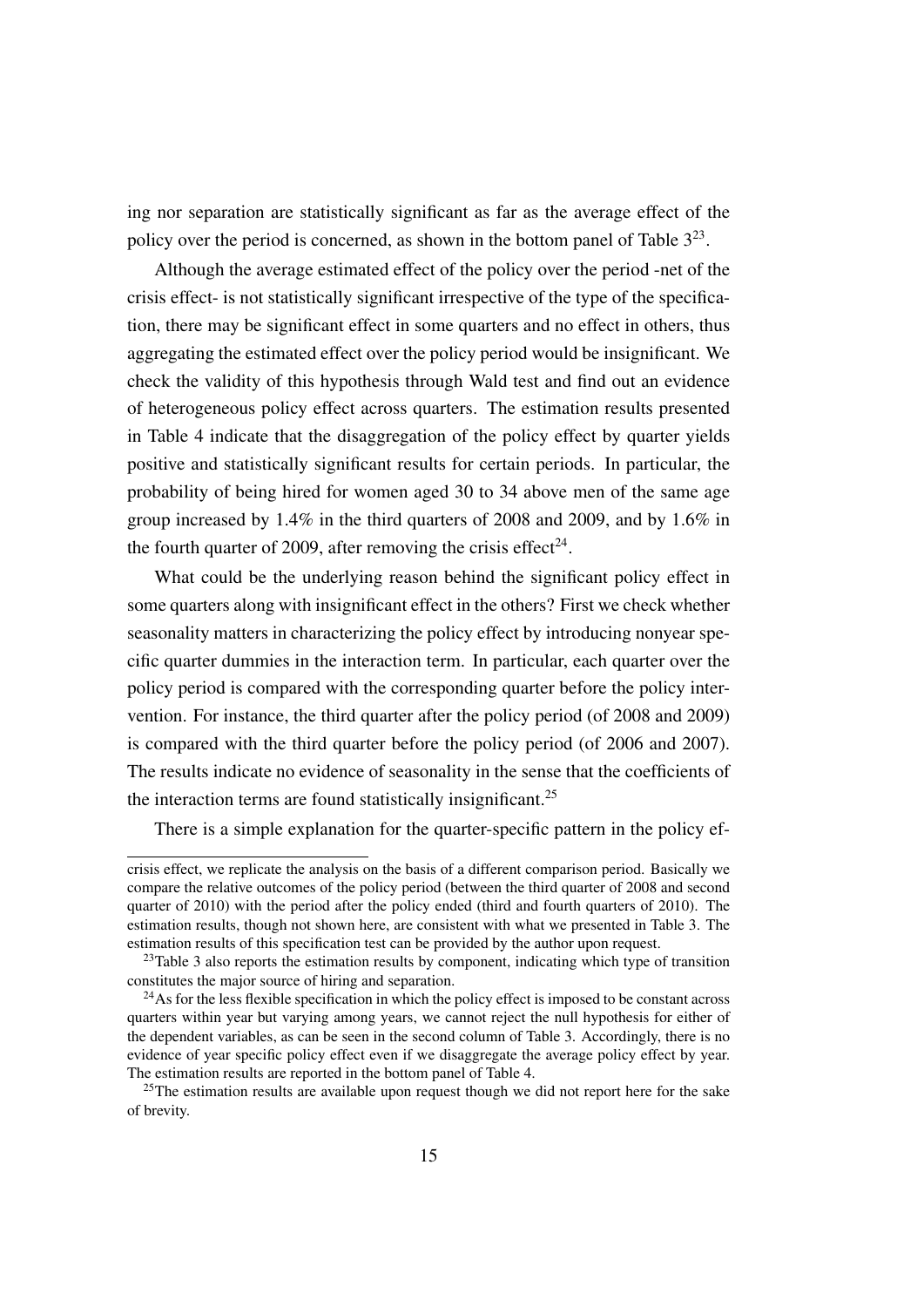fect that we highlighted above. As mentioned, the policy announced in May 2008 was initially designed for one year. After the economic crisis hit the labor market by the third quarter of 2008, the government decided to extend the policy period for one more year, and this was announced at the end of the first year (Law No.5838, 2009). Thus we detect significant effects precisely in quarters that follow the policy announcement.

We next shed light on how much new employment was created by the policy. Given that new employment is defined as the difference between total hirings and total separations, the relevant question is which aggregation level is proper for calculating total hirings and separations. Since our main interest is to explore the causal effect of the policy on the treated, we aggregate hiring and separation by multiplying the relevant probability with the number of women aged between 30 and 34 years (treated group) in the policy period. Focusing on the quarters in which there is evidence of significant policy effect, we find that the policy has created 92 new employment positions for women aged between 30 to 34 years in the third quarter of 2008, 54 positions in the third quarter of 2009 and 63 positions in the fourth quarter of 2009. This corresponds to totally 209 new employment positions over 14628 women in the relevant age group.

Furthermore, there could be a heterogeneity in the policy effect across sectors given that female labor force is not evenly distributed across sectors in Turkey. Services sector is the largest employer for women apart from the agriculture sector where mostly as unpaid family workers take place. Almost half of the total female employment (45% in 2010) is hired in the services sector, whereas the industry and construction account for less than one fifth of the female employment. We stratify the data by four main sectors, i.e. services, industry, agriculture and construction with intent to disaggregate the policy effect by sector. <sup>26</sup> We report the DDD results in Table 6. The estimation results suggest that the probability of being hired for women aged 30 to 34 in the services sector increased by 6.2% in the third quarter of 2008, 4.1% in the third quarter of 2009 and 4.2% in the fourth

<sup>&</sup>lt;sup>26</sup>Given the limited size of the formal employment in rural area in which mostly unpaid family workers compose of the labor force, we derive the estimation results for the urban area in stead of controlling it as an explanatory variable. However, neither the significance nor the presicion of the estimates change to a considerable extent. Therefore, we did not report the results here, but available upon request.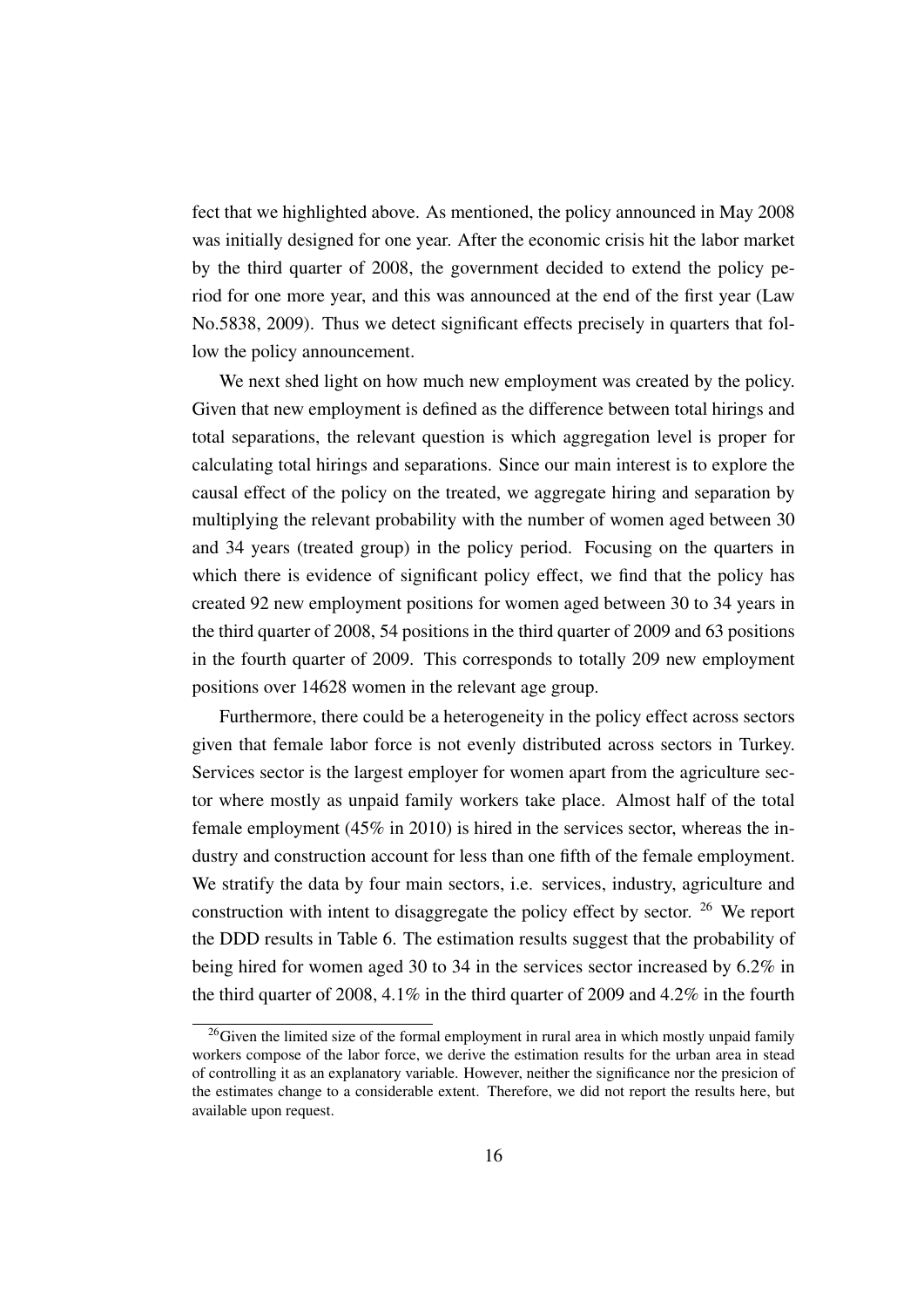quarter of 2009 relative to their male counterparts of the same age -after removing the crisis effect-. Consistently with previously reported results, there is no significant effect in the other quarters which results in an insignificant average effect over the policy period. Moreover, we find no evidence of significant policy effect in the other sectors for any quarter in line with the aforementioned expectations.

Lastly, we examine the policy effect on job searching behaviour of the individuals. The DDD analysis suggests positive but statistically insignificant policy effect on transitions from inactivity to unemployment, on the contrary strongly negative effect on transitions from unemployment to inactivity. These results imply that the policy avoids the women in the treatment group withdrawing from the labor market, but does not encourage the women outside the market to start looking for a job. Regarding the transitions within employed status, we find no evidence of  $it^{27}$ .

### 6 Conclusion

This paper evaluates the impact of a reduction in social security contributions incurred by employers on employment creation for the policy target groups. The policy design, targeting certain age groups of different genders within a fixed period, allows performing difference-in-differences strategy in analyzing the effectiveness of the policy intervention. Based on Turkish Household Labor Force Survey from the period of 2006-2010, we estimate the policy effect on women through difference-in-difference-in-differences technique. Although the average policy effect over the period -net of the crisis effect- is not significant, the disaggregation of the policy effect by quarter yields positive and statistically significant results for certain periods. We observe that the periods where the estimated policy effect is found significant correspond to the quarters shortly after the policy announcement.The importance of the announcement in the effectiveness of the policy could be taken as a key note of this paper for the policy makers. Moreover, services sector is found to be the only sector which benefits from the policy. This is not surprising when considered the substantially larger share of female employ-

 $^{27}$ These results could be provided by the author upon request.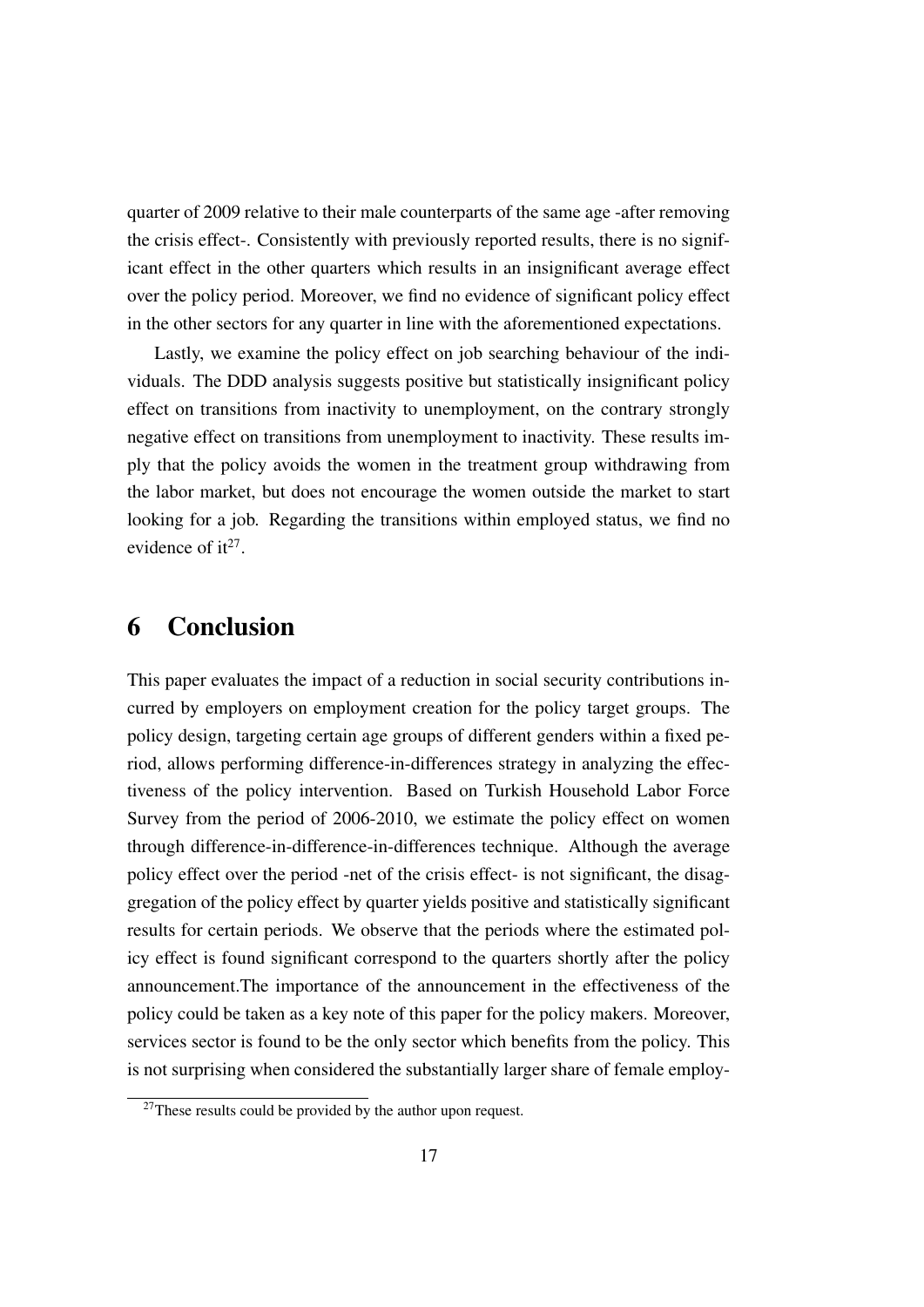ment in the services sector, especially in the urban relative to the other sectors.

The results are robust to the change in the comparison period in the sense that comparing the relative outcomes of the policy period to the period after the policy abolishment yields consistent results with the comparison of the policy period to the period before the policy introduction. This finding suggests that the identification strategy is able to control for the potential confounding effects of the economic crisis, so that the evidence obtained from the triple difference technique could be interpreted as the causal effect of the policy.

This paper is not only the first study to conduct a causal evaluation of a very recent non-wage subsidy policy in Turkey, but also proposes the importance of announcement frequency in the effectiveness of the policy for the agenda of Turkish policy makers, which could be relevant also for future policy designs in Turkish labor market.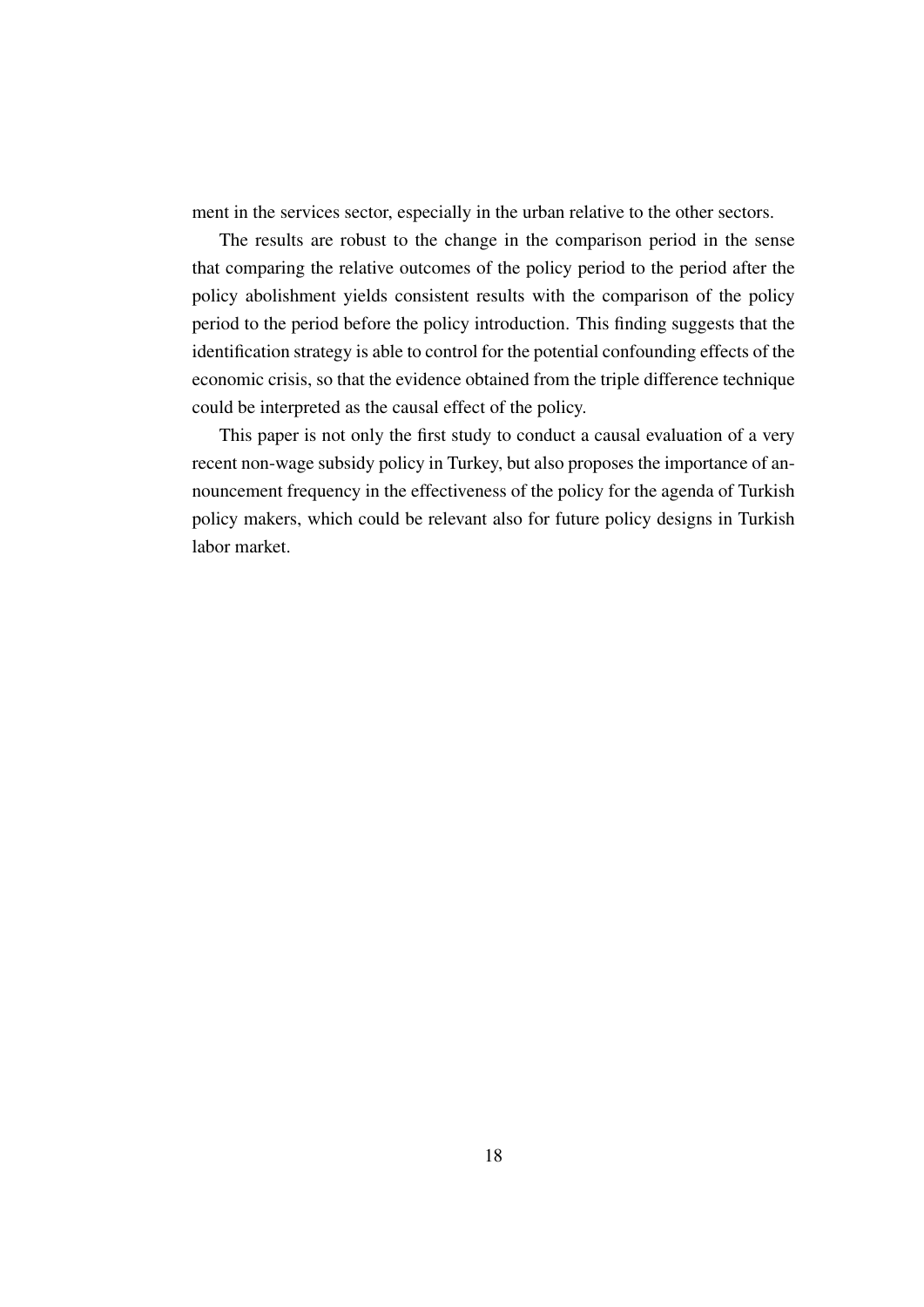# References

- [1] Abowd, J., P. Corbel and F. Kramarz (1996). The Entry and Exit of Workers and the Growth of Employment: An Analysis of French Establishments. NBER Working Paper 5551, April 1996.
- [2] Anderson, P. and B. Meyer (1994). The extent and Consequences of Job Turnover. Brooking Papers on Economic Activity, Microeconomics, pp. 177-236, Octobe 1994.
- [3] Angrist, D. J. and J. S. Pischke (2008). Mostly Harmless Econometrics: An Empiricists Companion. Princeton University Press, March 2008.
- [4] Aran, M., S. Capar, H. Muserref, D.O. Sanalmis and A. Uraz (2010). Recent Trends in Female Labor Force Participation in Turkey *(in Turkish)*. Ankara: World Bank and Turkey State Planning Organization, Working Report No.2, March 2010.
- [5] Bell, B. and J. Smith (2002). On Gross Worker Flows in the United Kingdom: Evidence from the Labor Force Survey. Bank of England Working Paper.
- [6] Bennmarker, H., E. Mellander and B. Ockert (2008). Do Regional Payroll Tax Reductions Boost Employment?. IFAU Working Paper 19, Institute for Labor Market Policy Evaluation (IFAU).
- [7] Betcherman, G., M. Daysal and C. Pages (2010). Do Employment Subsidies Work? Evidence from Regionally Targeted Subsidies in Turkey. *Labour Economics*, Vol. 17, pp.710- 22.
- [8] Blanchard, O. and P. Diamond (1990). The Cyclical Behavior of the Gross Flows of US Workers. Brookings Papers on Economic Activity, pp. 85-155.
- [9] Bleakley, H., A. E. Ferris and J. C. Fuhrer (1999). New Data on Worker Flows during Business Cycles. New England Economic Review, July/August 1999, pp. 49-76.
- [10] Burda M. and J. Hunt (2011). What Explains the German Labor Market Miracle in the Great Recession?. NBER Working Papers 17187, National Bureau of Economic Research, Inc.
- [11] Burda, M. and C. Wyplosz (1994). Gross worker and job flows in Europe. *European Economic Review*, Elsevier, Vol. 38(6), pp. 1287-1315, June 1994.
- [12] Burgess, S., J. Lane and D. Stevens (1994). Job Flows, Worker Flows, and Churning. *Journal of Labor Economics*, Vol. 18 (3), pp. 473-502, July 2000.
- [13] Card, D. and A. Krueger (2000). Minimum Wages and Employment: A Case Study of the Fast-Food Industry in New Jersey and Pennsylvania: Reply. *American Economic Review*, Vol. 90, pp. 1397-1420.
- [14] Contini, B. and L. Pacelli (1995). A Study on Job Creation and Job Destruction in Europe. Report for the European Commission, DGV, Torino (mimeo).
- [15] Davis, S., J. and J. Haltiwanger(1990). Gross Job Creation and Destruction: Microeconomic Evidence and Macroeconomic Implications. NBER Macroeconomics Annual, pp. 123-68.
- [16] Davis, S., J. and J. Haltiwanger (1992). Gross Job Creation, Gross Job Destruction, and Employment Reallocation. *Quarterly Journal of Economics*, Vol. 107 (3), August 1992, pp. 81964.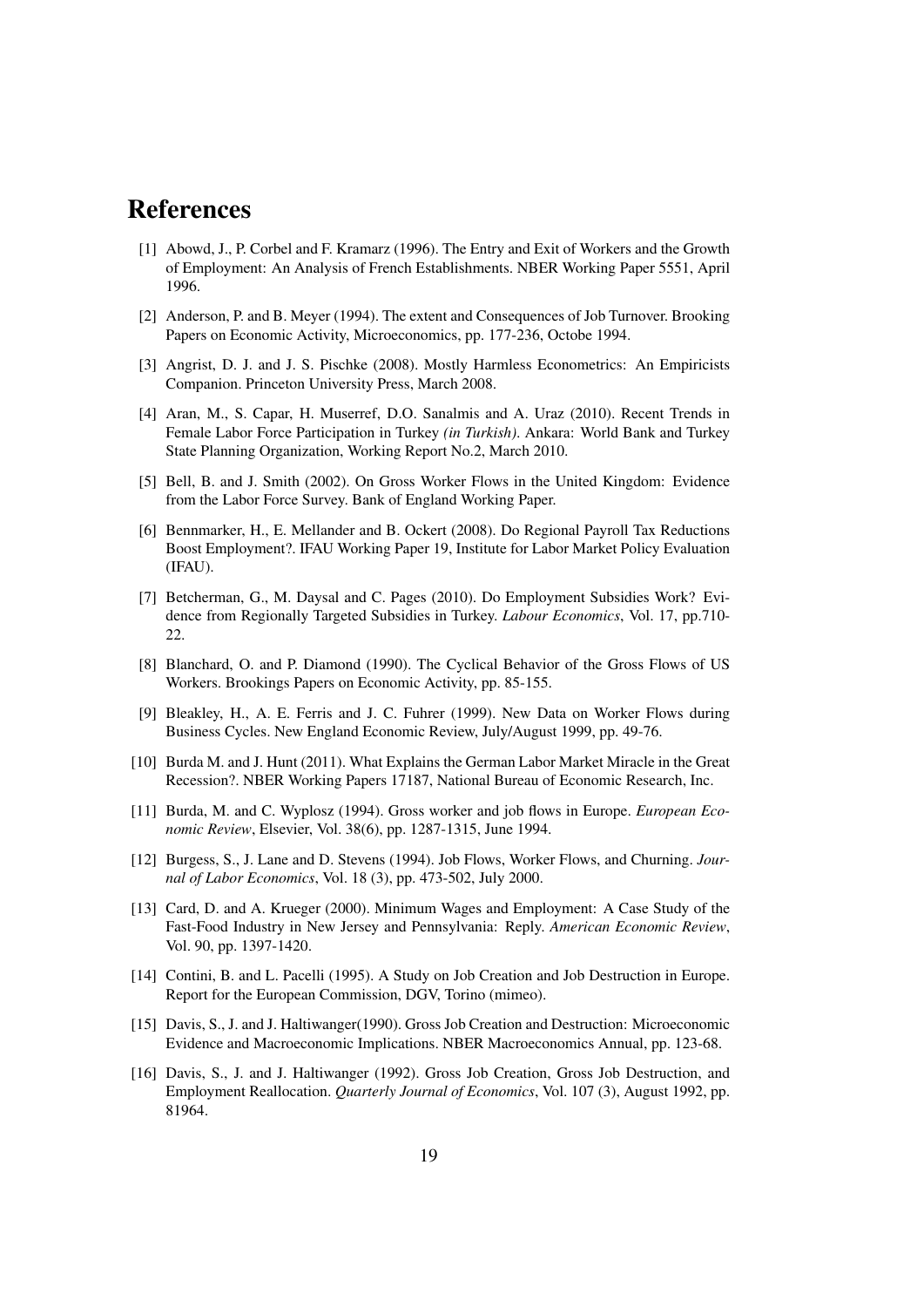- [17] Davis, S., J. and J. Haltiwanger (1998). Measuring Gross Worker and Job Flows. in J. Haltiwanger, M.E. Manser and R. Topel (eds.), Labor Statistics Measurement Issues, The University of Chicago Press.
- [18] Davis, S., J. and J. Haltiwanger (1999). Gross Job Flows. in Ashenfelter, O., Card, D., (eds.), Handbook of Labor Economics. North-Hollland, Amsterdam, pp. 2711-2805.
- [19] Davis, S., J., R. Faberman and J. Haltiwanger (2006). The Flow Approach to Labor Markets: New Data Sources and Micro-Macro Links.*Journal of Economic Perspectives*, 20(3), pp. 3- 26.
- [20] Dayioglu, M. and M. Kirdar (2009). Determinants of and Trends in Labor Force Participation of Women in Turkey. Ankara: Middle Eastern Technical University.
- [21] Egebark, J. and N. Kaunitz (2010). Payroll Taxes and Employment. IZA (forthcoming, 12 December 2010).
- [22] Eichhorst, W., V. Escudero, P. Marx and S. Tobin (2010). The Impact of the Crisis on Employment and the Role of Labor Market Institutions. IZA Discussion Papers 5320, Institute for the Study of Labor (IZA).
- [23] Elsby, M., J.C. Smith and J. Wadsworth (2010). The Role of Worker Flows in the Dynamics and Distribution of UK Unemployment. Warwick Economic Research Papers No. 962.
- [24] Esteban-Pretel, J., J.R. Nakajima and R. Tanaka (2011). Changes in Japans Labor Market Flows due to the Lost Decade. RIETI Discussion Paper Series 11-E-039.
- [25] Eurostat (2011). European Commission data base. http://epp.eurostat.ec. europa.eu/portal/page/portal/statistics/search\_database.
- [26] Fallick, B. and C. Fleischman (2004). Employer-to-Employer Flows in the U.S. Labor Market: The Complete Picture of Gross Worker Flows. Finance and Economics Discussion Series 2004-34. Board of Governors of the Federal Reserve System (US).
- [27] Goksel, I. (2012). The Reasons of Decreasing Trend of Female Labor Force Participation in Turkey: The Role of Conservatism. Working Paper 12/05, May 2012, Izmir University of Economics.
- [28] Goos, M. and J. Konings (2007). The Impact of Payroll Tax Reductions on Employment and Wages: A Natural Experiment Using Firm Level Data. LICOS Discussion Papers 17807.
- [29] Gruber, J. (1994). The Incidence of Mandated Maternity Benefits. *American Economic Review*. Vol. 84(3), pp.622-641.
- [30] Gruber, J. (1997). The Incidence of Payroll Taxation: Evidence from Chile. *Journal of Labor Economics*. Vol. 15(3), pp. 72-101.
- [31] Gunduz-Hosgor, A. and J. Smits (2006). Variation in Labor Market PArticipation of Married Women in Turkey. NICE Working Paper, Version 2, Autumn 2006, Radboud University.
- [32] Haltiwanger, J. C. and M. Vodopivec (1999). Gross Worker and Job Flows in a Transition Economy: An Analysis of Estonia. *Labor Economics*, Vol. 9, pp. 601-630.
- [33] Huttunen, K., J. Pirttila and R. Uusitalo (2009). The Employment Effects of low-wage subsidies. Labour Institute for Economic Research Discussion Papers 254, Helsinki.
- [34] Kramarz, F. and T. Philippon (2001). The Impact of Differential Payroll Tax Subsidies on Minimum Wage Employment. *Journal of Public Economics*, Vol. 82, pp. 115-146.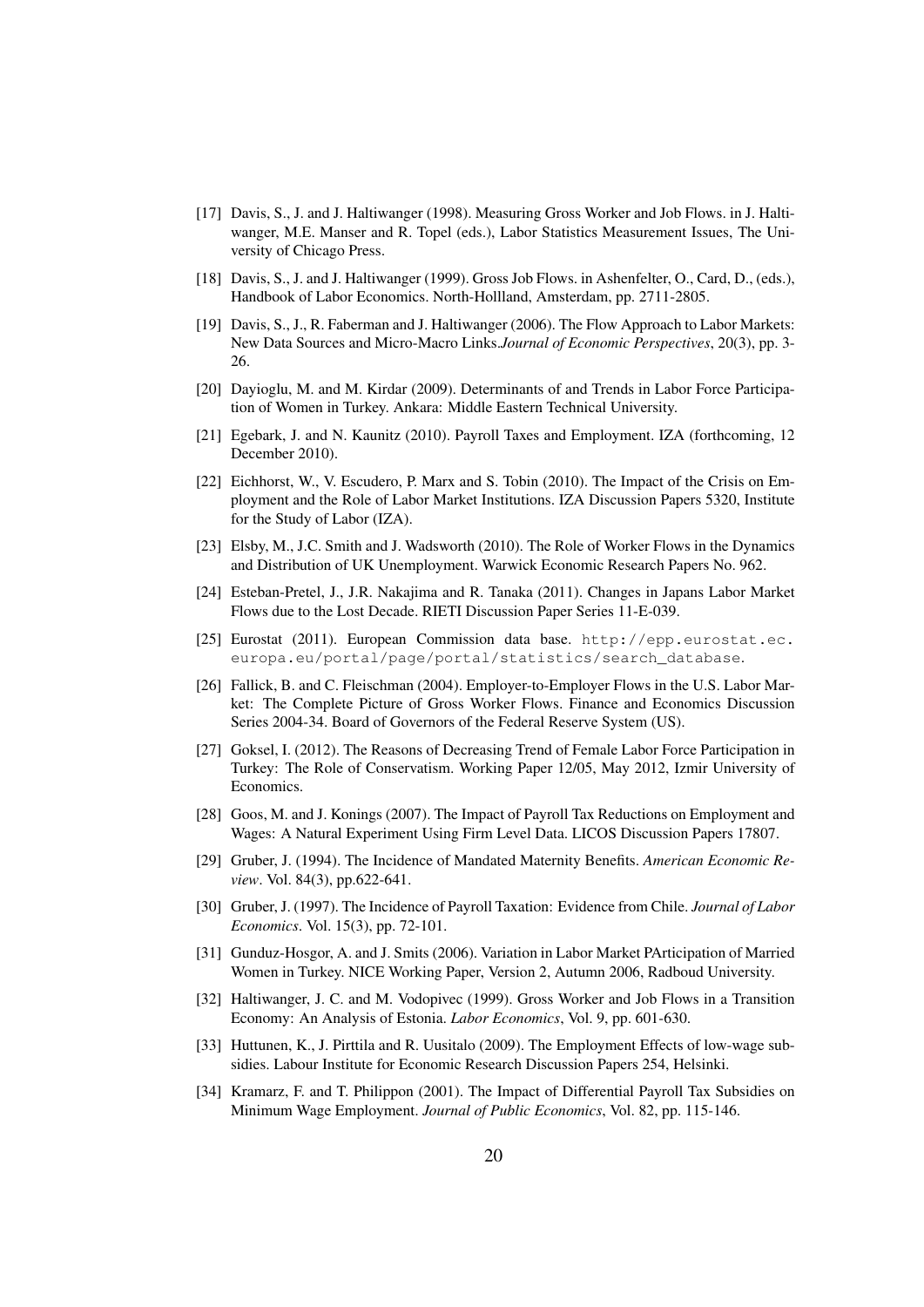- [35] Kuroda, S. (2003). Analysis of Changes in Japan's Unemployment Rate Using Gross Flow Data. *Monetary and Economic Studies*, Vol. 21(1), pp. 69-104.
- [36] Law No.5763 (2008). Law on Amendments to Labor Related Law. Oficial Gazette numbered 26887 dated 26 May 2008.
- [37] Lehman, H. (2010). Macedonia's Accession to the EU and the Labor Market: What Can Be Learned from the New Member States?. IZA Policy Papers 14, Institute for the Study of Labor (IZA).
- [38] Leschke, J. and A. Watt, (2010). How do institutions affect the labor market adjustment to the economic crisis in different EU countries?. Working Paper 2010.04, European Trade Union Institute.
- [39] Lin, C. and H. Miyamoto (2010). Gross Workers Flows and Unemployment Dynamics in Japan. GSIR Working Papers, Economic Analysis and Policy Series EAP10-3, June 2010.
- [40] Merikull, J. (2011). Labor Market Mobility During A Recession: the Case of Estonia. EU-ROSUSTEEM Working Paper Series 1/2011.
- [41] Nickell, S. (1997). Unemployment and Labour Market Rigidities: Europe versus North America. *Journal of Economic Perspectives*, Vol. 11(3), pp. 55-74.
- [42] Organisation for Economic Co-operation and Development (1994). The OECD Jobs Study. Organization for Economic Co-operation and Development, Paris.
- [43] Organisation for Economic Co-operation and Development (2007). OECDs Taxing Wages shows little change in taxes on individual wage earners. PAC/COM/PUB(2007)4, 28 February 2007, Paris.
- [44] Organisation for Economic Co-operation and Development (2010). Benefits and Wages: OECD Indicators 2009. Organization for Economic Co-operation and Development, Paris.
- [45] Sengenberger, W. (2006). Employment and Development in South East Europe in the Context of Economic Globalization. The Subregional European Conference on Globalization and Employment, 11-12 September 2006, Istanbul.
- [46] Shimer, R. (2005). The Cyclical Behavior of Equilibrium Unemployment and Vacancies. *American Economic Review*, vol. 95 (1), pp. 2549, March 2005.
- [47] Taylor, J. B. (2009). The Financial Crisis and the Policy Responses: An Empirical Analysis of What Went Wrong. NBER Working Papers 14631, National Bureau of Economic Research (NBER), January 2009.
- [48] Turkey Confederation of Employers Association (2006). The 2005 Evaluation of Working Statistics and Labor Cost by TCEA Research Center *(in Turkish)*. 2005 Working Statistics and Labor Cost Vol. 277, October 2006.
- [49] Turkish Employment Institution (2011). Unemployment Insurance Fund Monthly Press Bulletin. December 2011, Turkish Employment Institution (TEI).
- [50] Turkstat (2011). Turkish Statistical Institute Database. http://www.tuik.gov.tr/ VeriBilgi.do?tb\_id=25&ust\_id=8.
- [51] World Bank (2006). Turkey Labor Market Study. World Development Report, No.33254- TR, Washington, DC.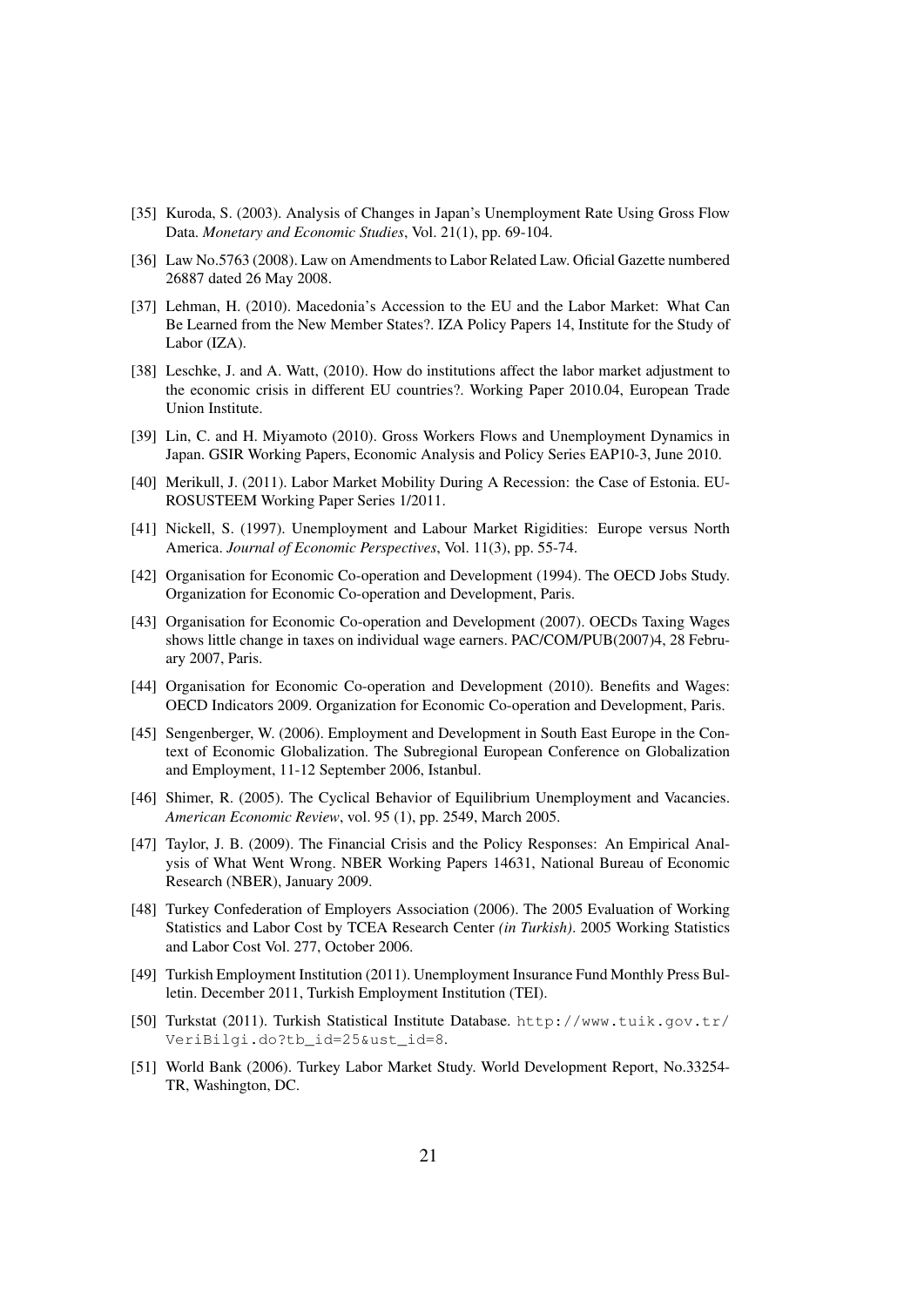# Appendix

### A Identification Strategy within a Regression Framework

#### 1. *Difference-in-Differences Strategy*:

In this section, we introduce the specification which is estimated through difference-in-differences technique -using quarterly data from the third quarter of 2006 to the second quarter of 2010-. To do so, we begin with introducing the following notations:

1. Let  $Q_{(i,j)}$  for  $(i,j) \in T$  denote the time dummy variable which is equal to 1 for the ith quarter of the jth year, and 0 otherwise. The order of the years is the obvious one: 2006 is the first, 2007 is the second and so on. In particular,  $Q_{(2,3)}$  is 1 if and only if the variable under consideration is the second quarter of the year 2008, and 0 otherwise. Given that the sample period is ranging from the third quarter of 2006 to the second quarter of 2010, we define the set  $T$  as:

> $\mathcal{T} = \{(3, 1), (4, 1), (1, 2), (2, 2), (3, 2), (4, 2), (1, 3), (2, 3),$  $(3, 3), (4, 3), (1, 4), (2, 4), (3, 4), (4, 4), (1, 5), (2, 5)\}.$

- 2. The group of people consisting of men aged 30 to 34 is defined to be the control group, while the group of people consisting of either men aged 25 to 29 or women aged 30 to 34 is defined to be the treatment group. Once the control and the treatment groups are introduced, the dummy variable  $G$ called the group indicator is defined to be 1 for the treatment group and 0 for the control group.
- 3. The dummy variable  $P$  called the time indicator is by definition equal to 1 for the period following the date of the policy introduction (i.e. between  $3^{rd}$  quarter of 2008 and  $2^{nd}$  quarter of 2010), and 0 for the period preceding the date of the policy introduction (i.e. between  $3^{rd}$  quarter of 2006 and  $2^{nd}$ quarter of 2008). For future reference we introduce the set

$$
\mathcal{R} = \{ (3,3), (4,3), (1,4), (2,4), (3,4), (4,4), (1,5), (2,5) \}.
$$

4.  $X_k$  denotes a vector of other control variables including education level, marital status and the living area (urban/rural) of the individual  $k$ , and pairwise interactions of these controls.

Finally, we estimate the following regression through difference-in-differences strategy: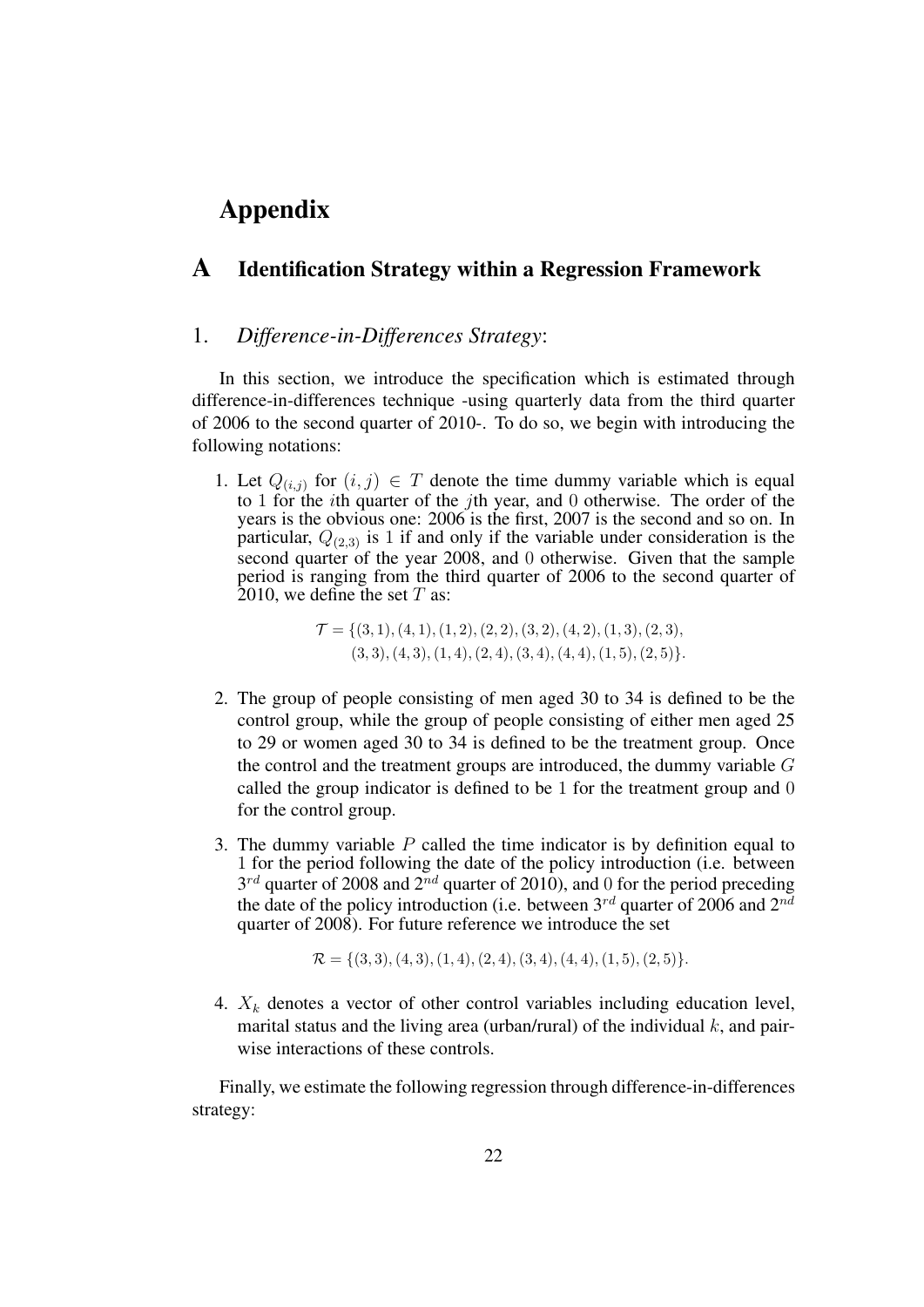$$
Y_k = \sum_{(i,j)\in\mathcal{T}} \alpha_{(i,j)} \cdot Q_{(i,j)} + \beta_1 \cdot G + \beta_2 \cdot (P \cdot G) + X'_k \cdot \delta + \varepsilon_k \tag{1}
$$

where  $Y_k$  denotes the outcome variable of the individual k which is a measure of flow data (i.e. labor force transitions between employment, unemployment and inactivity). The coefficient of the interaction term  $\beta_2$  constitutes the main interest of this analysis yielding the average effect of the policy over the period. This coefficient can simply be obtained through the following differences:

$$
\beta_2 = \{ E(Y_k | G = 1, P = 1) - E(Y_k | G = 1, P = 0) \} - \{ E(Y_k | G = 0, P = 1) - E(Y_k | G = 0, P = 0) \}
$$

#### 2. *Difference-in-Difference-in-Differences Strategy*:

In this section, we exploit the triple difference strategy to evaluate the policy effectiveness with the aim of ruling out the potential confounding effects of the recent economic crisis which are unlikely to be eliminated through standard difference-in-differences technique (indicated in the previous section). While keeping the notations of the previous section intact, we introduce some new variables:

- 1. F denotes the gender dummy which is equal to 1 if the individual is female, 0 otherwise.
- 2. A denotes the age dummy which is equal to 1 for ages between 30 and 34, and 0 for ages between 25 and 29.
- 3. The products  $(P \cdot A)$ ,  $(A \cdot F)$  and  $(P \cdot F)$  are pairwise interactions between the indicators of P, A and F and the product  $(P \cdot F \cdot A)$  is the triple interaction of the same indicators.

We estimate the following regression through triple difference technique:

$$
Y_k = \sum_{(i,j)\in\mathcal{T}} \alpha_{(i,j)} \cdot Q_{(i,j)} + \gamma_1 \cdot F + \gamma_2 \cdot A + \gamma_3 \cdot (A \cdot F)
$$
  
+ 
$$
\gamma_4 \cdot (P \cdot A) + \gamma_5 \cdot (P \cdot F) + \gamma_6 \cdot (P \cdot F \cdot A) + X'_k \cdot \delta + \varepsilon_k
$$
 (2)

where the coefficient ( $\gamma_6$ ) of the triple interaction term indicates the average effect of the policy over the period.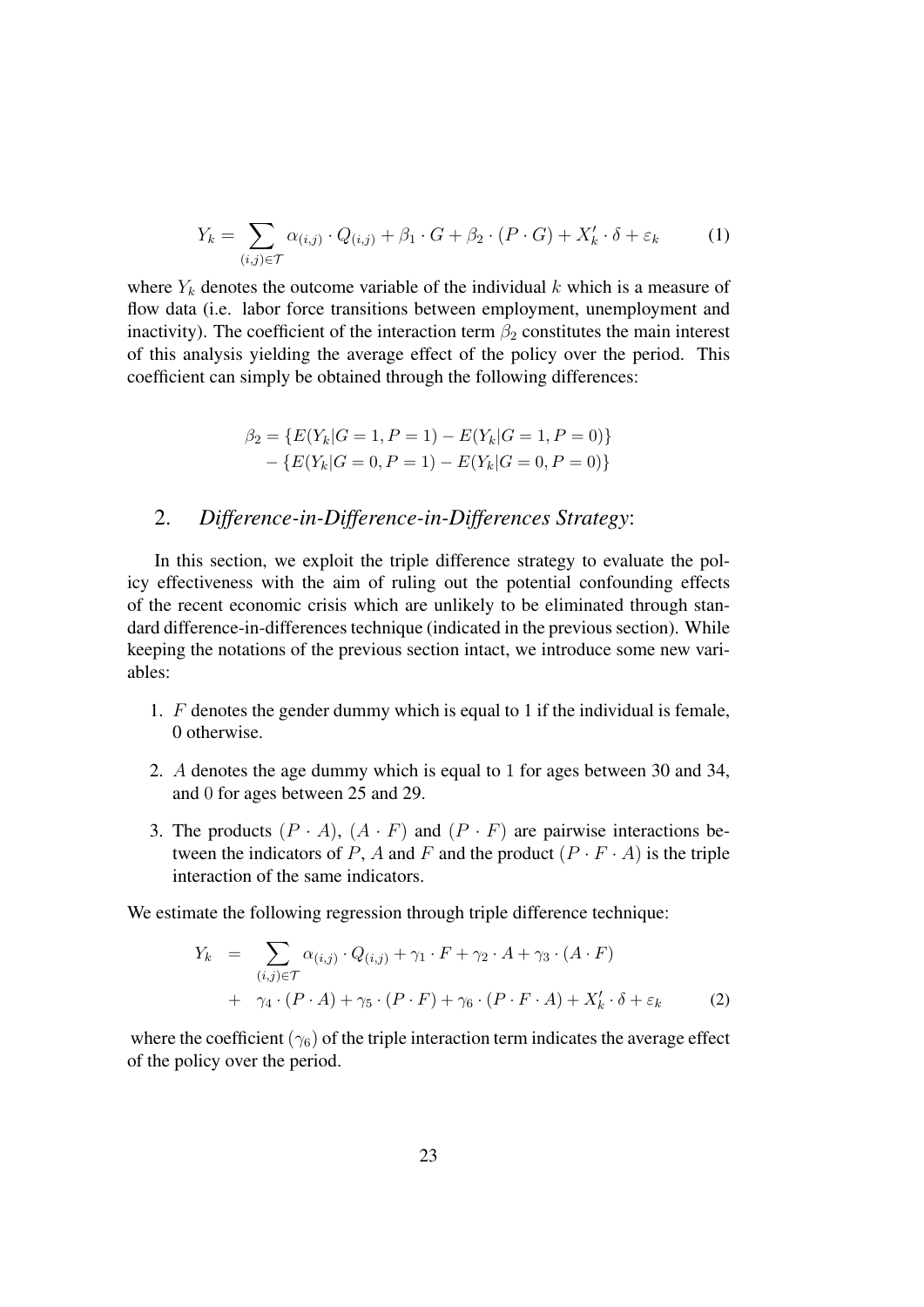$\gamma_6$  could also be obtained through the difference in double differences of:

$$
\{[E(Y_k|A=1, F=1, P=1) - E(Y_k|A=1, F=0, P=1]\}
$$

$$
-\{[E(Y_k|A=1, F=1, P=0) - E(Y_k|A=1, F=0, P=0]\}
$$

where women are subject to the policy, whilst men are not.

$$
\{ [E(Y_k | A = 0, F = 1, P = 1) - E(Y_k | A = 0, F = 0, P = 1)] \}
$$

$$
- \{ [E(Y_k | A = 0, F = 1, P = 0) - E(Y_k | A = 0, F = 0, P = 0)] \}
$$

where both groups are subject to the policy and to the crisis.

While the first double difference is exactly the same as the standard differencein-differences estimator for the treatment group of women aged 30 to 34, the second double difference enables to cancel out the differential effect of the crisis, and the difference between these two yields the causal effect of the intervention.

#### 3. *Specifications*:

In this section we introduce three types of specification depending on the restriction imposed on the time indicator in the interaction term.

(i) *Period specific policy effect*: Estimating equation (1) through differencein-differences strategy and equation (2) through the triple difference strategy, we impose constant policy effect across quarters over years. The double difference estimator is constructed by interacting the group indicator  $(G)$  with a single time dummy  $(P)$  that is equal to 1 for the whole period following the date of the policy introduction, and 0 for the whole period preceding the date of the policy introduction. Likewise, the triple estimator is obtained by interacting the gender dummy  $(F)$  and age dummy  $(A)$  with the same time dummy  $(P)$ .

(ii) *Year specific policy effect*: We impose constant policy effect across quarters within year, but allow variation between years. To this end, we introduce a new dummy variable  $S_m$  for  $m \in \{1,2,3\}$ , which is defined to be equal to 1 for the mth year within the policy period, and 0 otherwise. Indeed,  $S_1$  is equal to 1 if year is 2008 and the period is after the policy introduction (i.e. third and fourth quarter),  $S_2$  is equal to 1 if year is 2009 and  $S_3$  is equal to 1 if year is 2010 and the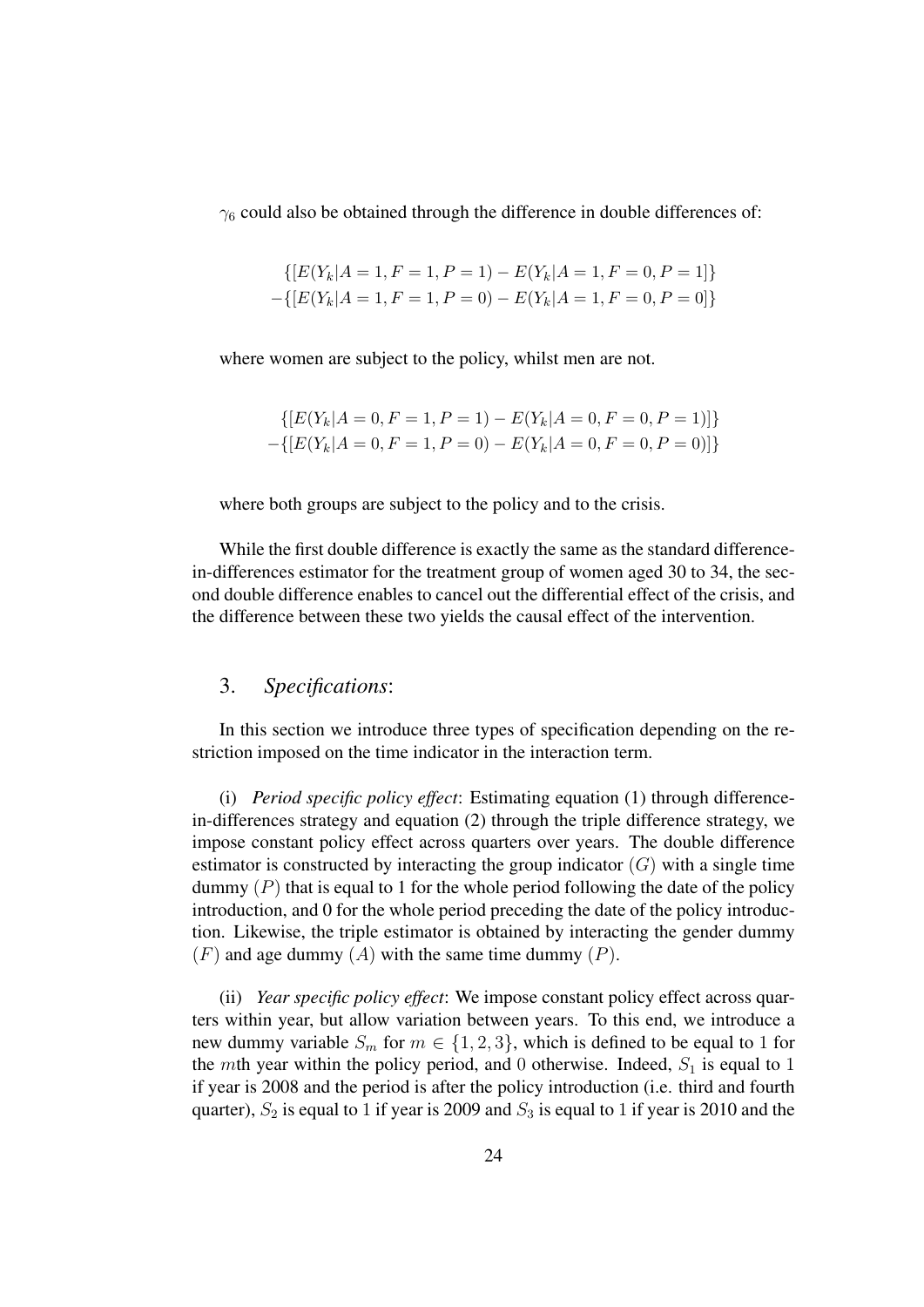period is until the end of the policy period (i.e. the first and second quarter). The difference-in-differences estimator in equation (1) becomes the sum of three interaction terms each of which belongs to separate years within the policy period as specified in equation (3). Similarly, the triple difference estimator in equation (2) can be written as the interaction of the age, gender and time dummies aggregated over three years within the policy period as indicated in equation (4). Keeping the notations the same as the previous section, we estimate:

$$
Y_k = \sum_{(i,j)\in\mathcal{T}} \alpha_{(i,j)} \cdot Q_{(i,j)} + \beta \cdot G + \sum_{m=1}^3 \phi_m \cdot (S_m \cdot G) + X'_k \cdot \delta + \varepsilon_k \tag{3}
$$

$$
Y_k = \sum_{(i,j)\in\mathcal{T}} \alpha_{(i,j)} \cdot Q_{(i,j)} + \gamma_1 \cdot F + \gamma_2 \cdot A + \gamma_3 \cdot (A \cdot F) + \sum_{m=1}^3 \theta_m \cdot (S_m \cdot A)
$$
  
+ 
$$
\sum_{m=1}^3 \rho_m \cdot (S_m \cdot F) + \sum_{m=1}^3 \phi_m \cdot (S_m \cdot F \cdot A) + X'_k \cdot \delta + \varepsilon_k
$$
 (4)

where  $\phi_m$  indicates the policy effect in the m-th year within the policy period.

(iii) *Quarter-year specific policy effect*: We allow the policy effect to vary across quarters over years. In this specification, The difference-in-differences estimator in equation (1) and the triple difference estimator in equation (2) become the sum of eight interaction terms each of which belong to separate quarters within the policy period as specificed in equation (5) and equation (6).

$$
Y_k = \sum_{(i,j)\in\mathcal{T}} \alpha_{(i,j)} Q_{(i,j)} + \beta \cdot G + \sum_{(i,j)\in\mathcal{R}} \phi_{(i,j)} (Q_{(i,j)} \cdot G) + X'_k \cdot \delta + \varepsilon_k; \tag{5}
$$

$$
Y_k = \sum_{(i,j)\in\mathcal{T}} \alpha_{(i,j)} Q_{(i,j)} + \beta_1 \cdot F + \beta_2 \cdot A
$$
  
+ 
$$
\beta_3 \cdot (A \cdot F) + \sum_{(i,j)\in\mathcal{R}} \theta_{(i,j)} (Q_{(i,j)} \cdot A) + \sum_{(i,j)\in\mathcal{R}} \rho_{(i,j)} (Q_{(i,j)} \cdot F)
$$
  
+ 
$$
\sum_{(i,j)\in\mathcal{R}} \phi_{(i,j)} (Q_{(i,j)} \cdot F \cdot A) + X'_k \cdot \delta + \varepsilon_k
$$
 (6)

where  $\phi_{(i,j)}$  indicates the policy effect in the *i*-th quarter of the *j*-th year.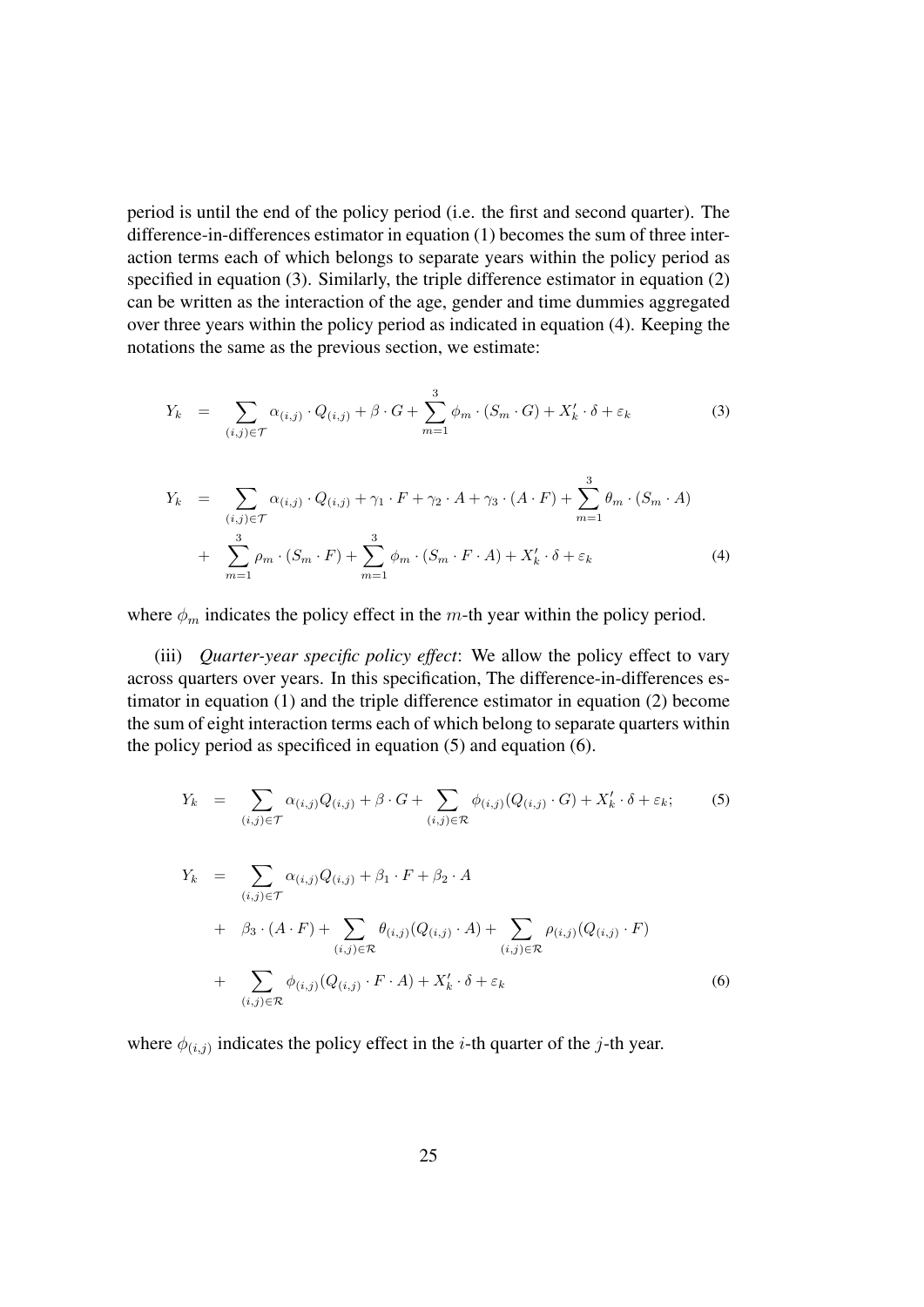# B Figures and Tables



### Figure 1: Tax Wedge by Components

### Figure 2: Tax Wedge by Family Type and Earning Level





*Source*: OECD, 2010.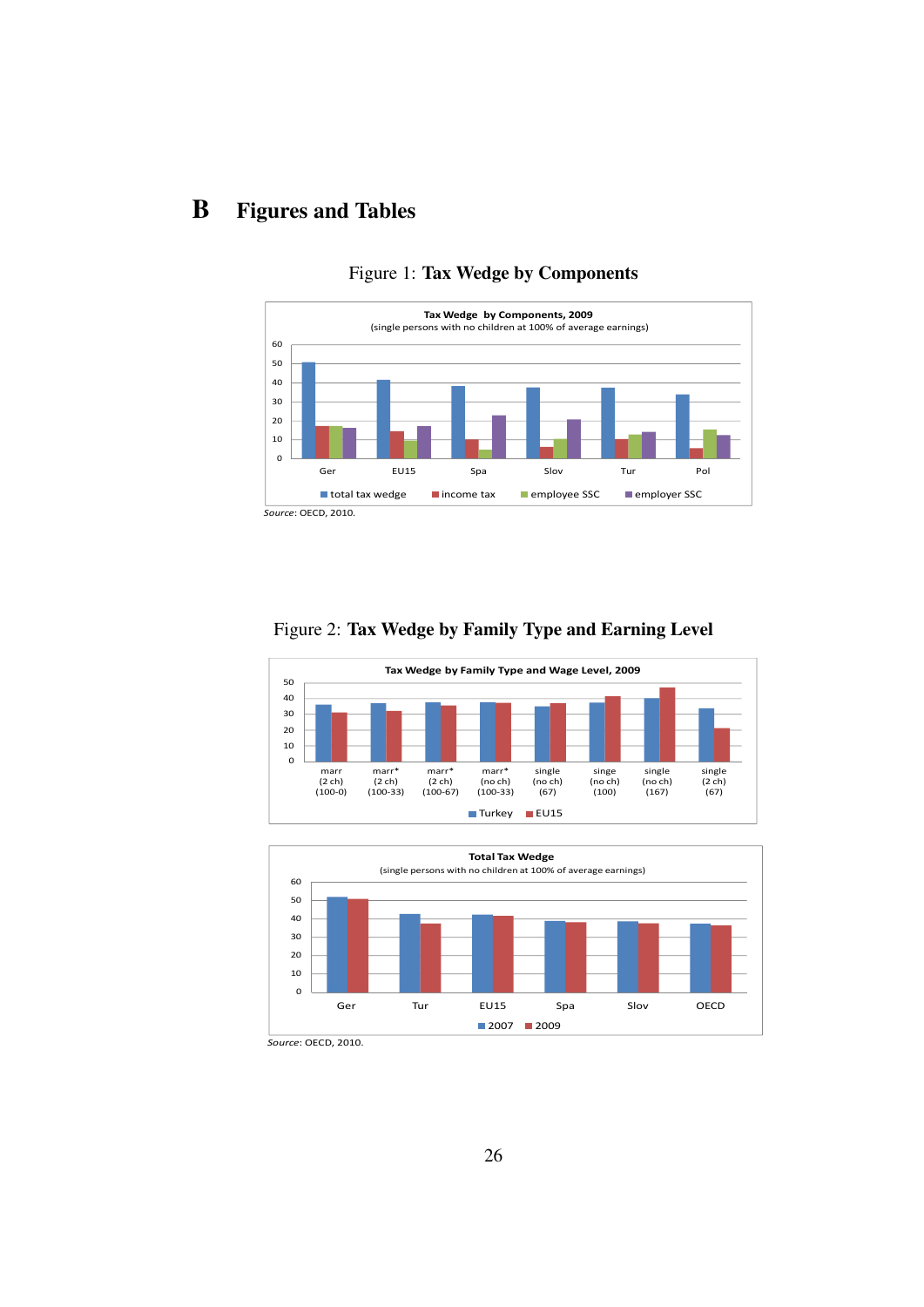Figure 3: Employment Rates of the Treatment and Control Groups Before the Policy Period





*Source*: Turkstat, 2011.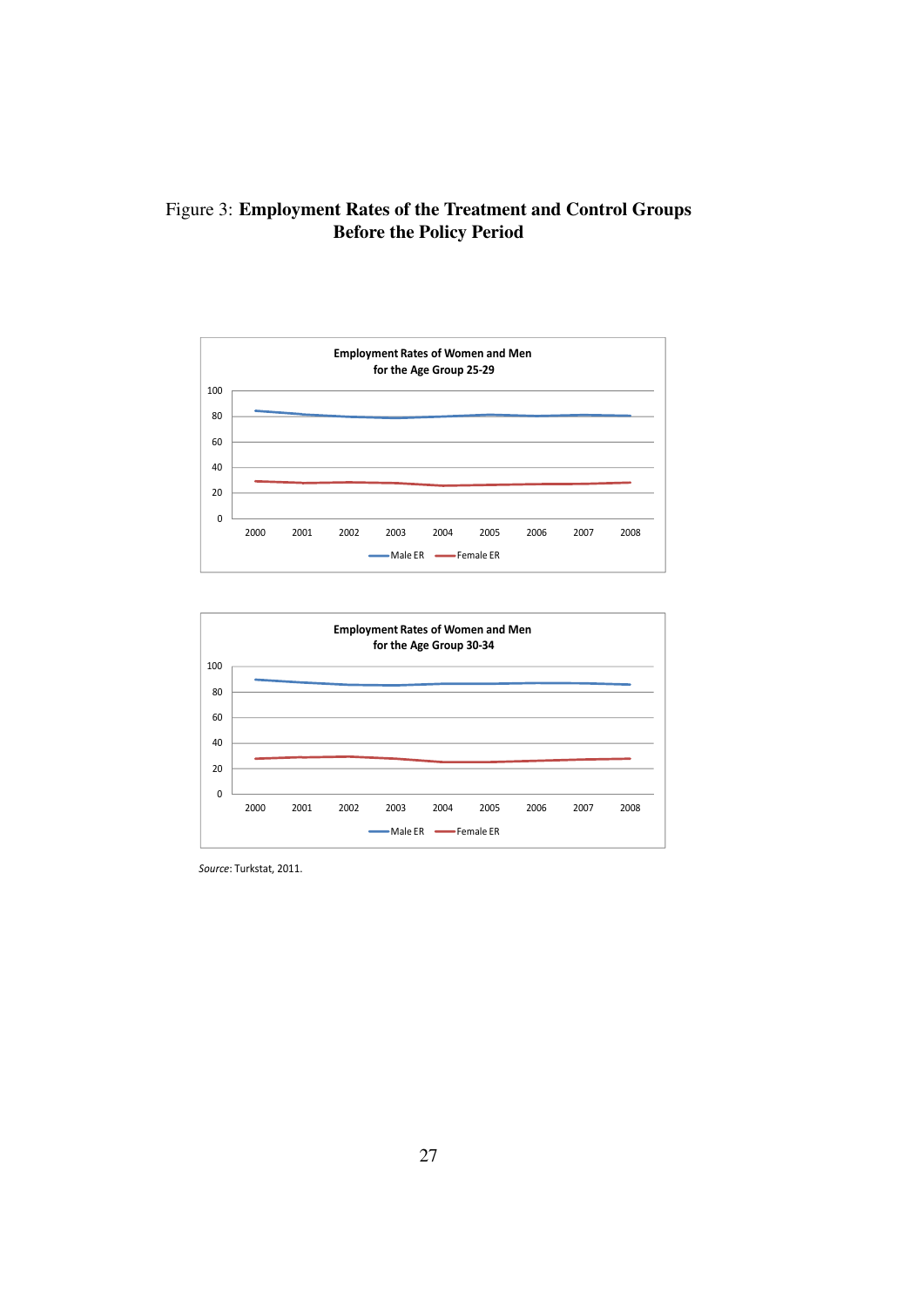

### Figure 4: Unemployment and Employment Rates of Treatment and Control Groups between 2007 and 2010



*Source*: Turkstat, 2011.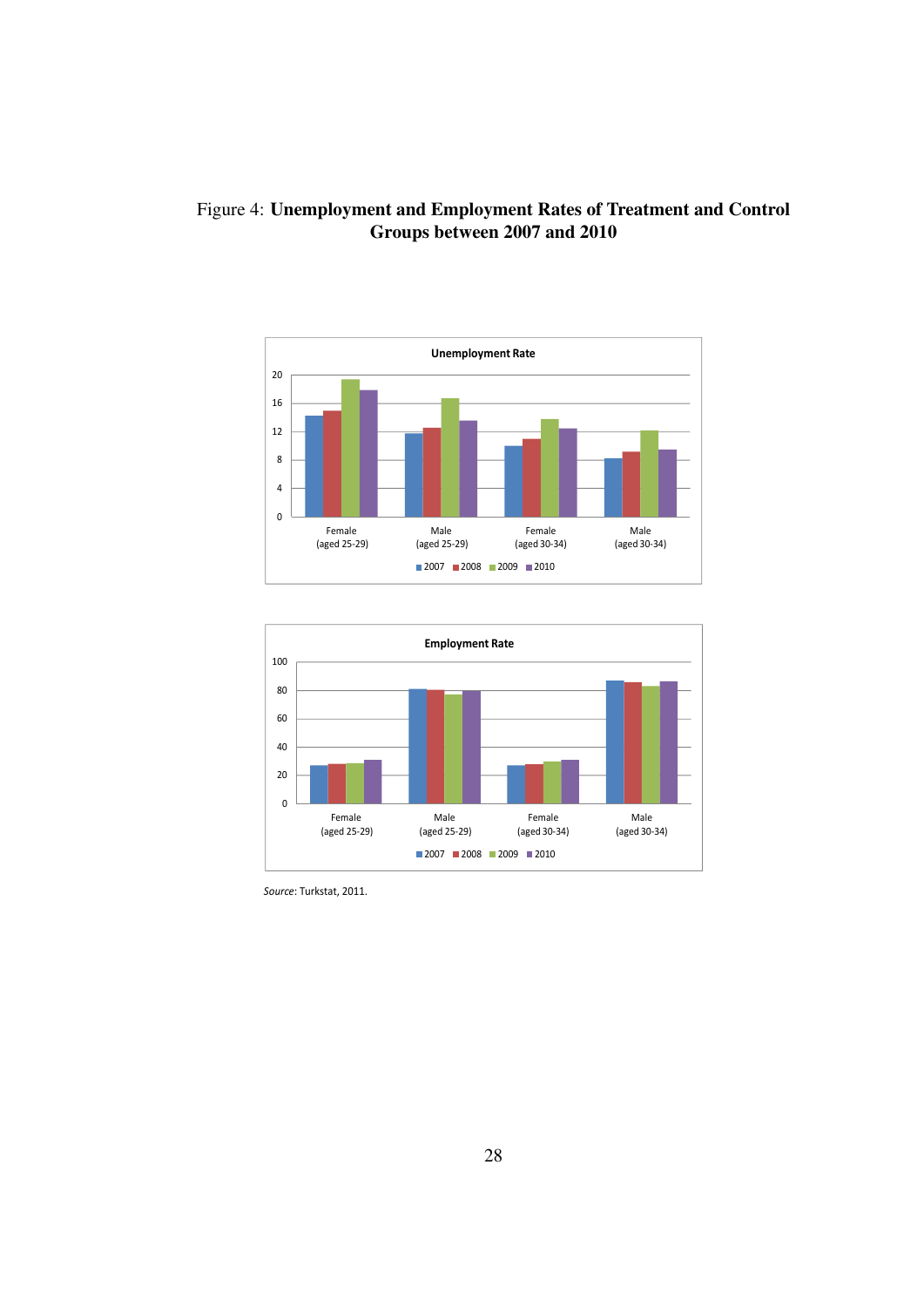|                     | <b>Employment Rate, 2007</b> |               |
|---------------------|------------------------------|---------------|
|                     | <b>Male</b>                  | <b>Female</b> |
| Turkey              | 62.7                         | 21.0          |
| <b>EU Countries</b> |                              |               |
| <b>Bulgaria</b>     | 66.0                         | 57.6          |
| Latvia              | 72.5                         | 64.4          |
| Lithuania           | 67.9                         | 62.2          |
| Poland              | 63.6                         | 50.6          |
| Romania             | 64.8                         | 52.8          |
| EU-15               | 74.2                         | 59.5          |
| EU-27               | 72.5                         | 58.2          |
| <b>Arab States</b>  |                              |               |
| Egypt               | 65.5                         | 18.6          |
| Jordan              | 57.9                         | 11.1          |
| Morocco             | 68.8                         | 22.3          |
| Tunisia             | 60.0                         | 20.8          |
| Lebanon             | 61.2                         | 19.0          |
| Qatar               | 94.7                         | 48.0          |
| Saudi Arabia        | 71.4                         | 15.6          |
| Svria               | 67.7                         | 10.1          |
| Yemen               | 66.7                         | 6.1           |

### Table 1: Employment Rates in Selected Countries

*Source* : Turkstat (2012) for Turkey, Eurostat (2012) for the EU countries, ILO (2012) for the Arab states.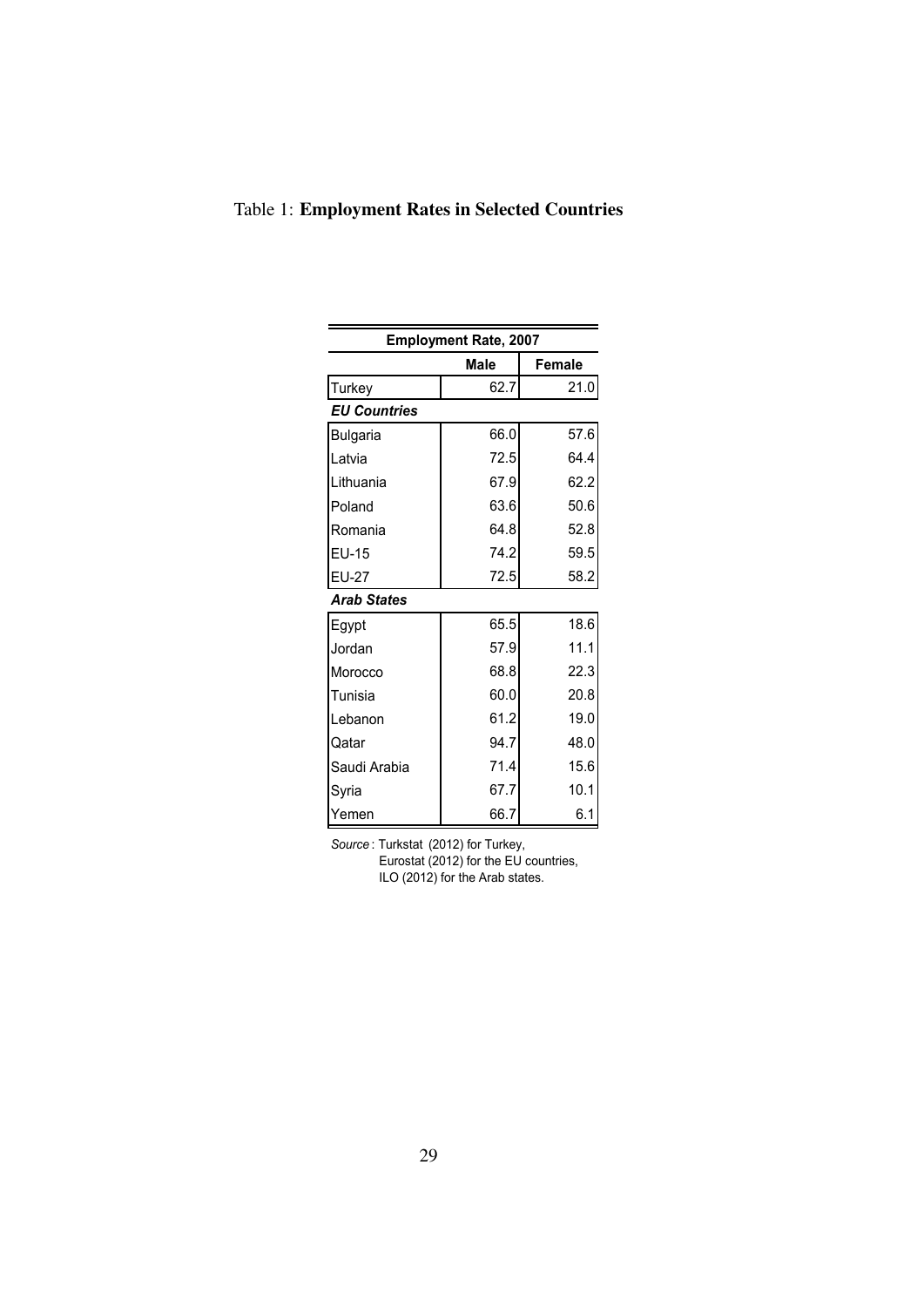|                                | 1988 | 2000 | 2007 | 2008          | 2009 | 2010 |
|--------------------------------|------|------|------|---------------|------|------|
| Working age pop./total pop.    | 63.3 | 869  | 72.6 | 72.8          | 73.2 | 73.7 |
| Labor force participation rate | 57.5 | 49.4 | 46.2 | 46.9          | 47.9 | 48.8 |
| of which: Female               | 34.3 | 26.6 | 23.6 | 24.5          | 26.0 | 27.6 |
| Male                           | 81.2 | 73.7 | 89.8 | 70.1          | 70.5 | 70.8 |
| Employment rate                | 52.6 | 46.7 | 41.5 | 41.7          | 41.2 | 43.0 |
| of which: Female               | 30.6 | 24.6 | 21.0 | 21.6          | 22.3 | 24.0 |
| Male                           | 75.1 | 689  | 62.7 | 62.6          | F0.7 | 62.7 |
| <b>Unemployment rate</b>       | 8.4  | 6.5  | 10.3 | 11.0          | 14.0 | 11.9 |
| of which: Young (aged 15-24)   | 17.5 | 20.0 | 20.0 | 20.5          | 25.3 | 21.4 |
| Non-agricultural               | 14.4 | 9.3  | 12.6 | 13.6          | 17.4 | 14.8 |
| of which: Female               | 33.4 | 13.5 | 17.3 | 18.1          | 21.6 | 20.2 |
| Male                           | 10.7 | 8.4  | 11.4 | 12.3          | 16.0 | 13.2 |
| Hidden unemployment rate       | 3.2  | 4.9  | 73   | $\frac{7}{8}$ | 8.3  | 7.9  |
| Underemployment rate           | 6.6  | 6.9  | 3.3  | 3.6           | 5.1  | 5.2  |
| Informal employment rate       | 58.1 | 50.6 | 45.4 | 43.5          | 43.8 | 43.3 |
| Source: Turkstat, 2011.        |      |      |      |               |      |      |

Table 2: Main Outcomes of the Turkish Labor Market Main Outcomes of the Turkish Labor Market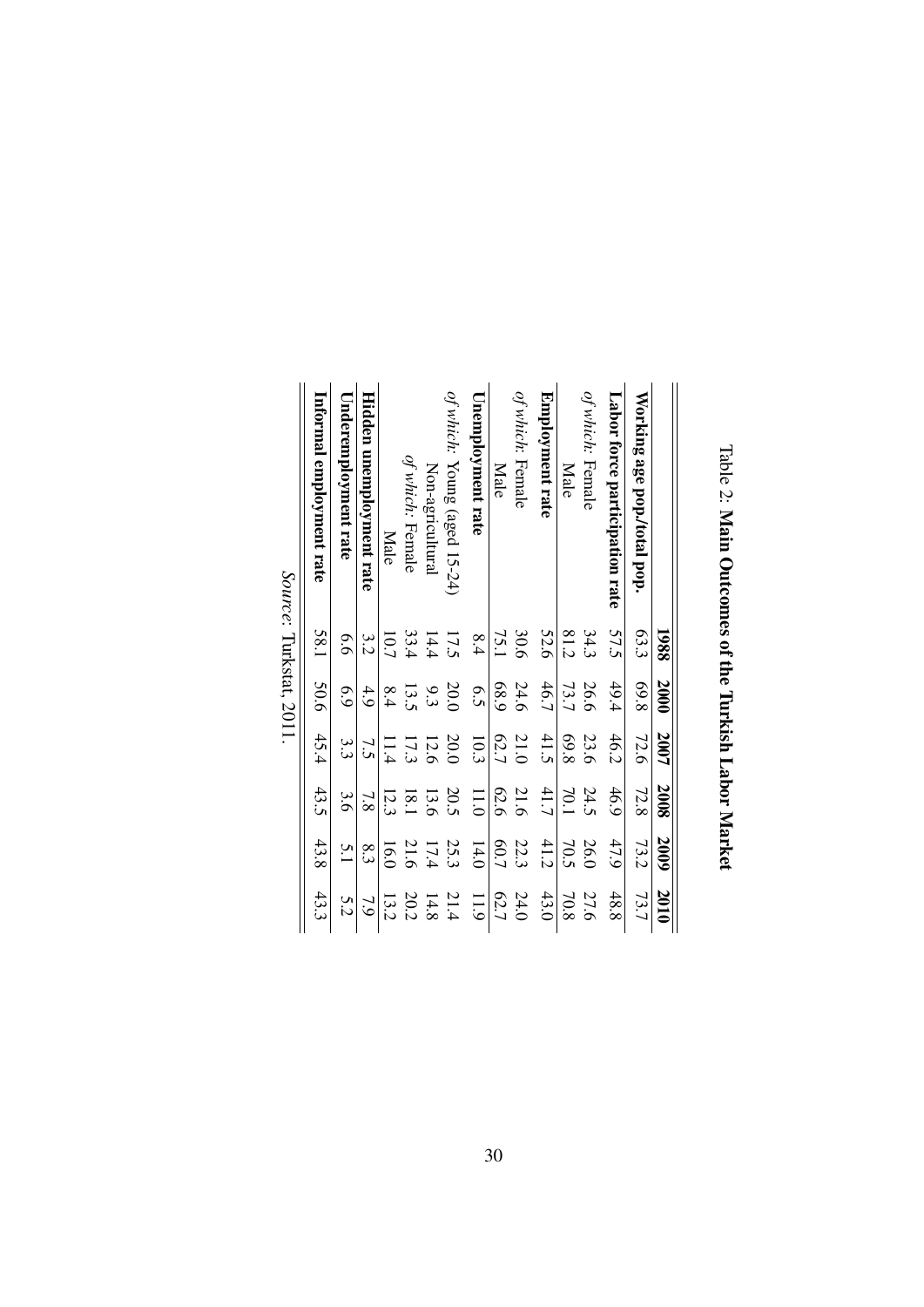|                        | Specifications        |               |                 |
|------------------------|-----------------------|---------------|-----------------|
|                        | Quarter-year specific | Year specific | Period specific |
| $DD_{male}$            |                       |               |                 |
| <b>Hiring</b>          | $0.050*$              | $0.013*$      | 0.003           |
|                        | (0.027)               | (0.008)       | (0.003)         |
| UE                     | 0.024                 | 0.007         | 0.002           |
|                        | (0.020)               | (0.008)       | (0.002)         |
| <b>NE</b>              | $0.017*$              | $0.006*$      | 0.001           |
|                        | (0.009)               | (0.003)       | (0.001)         |
| Separation             | 0.005                 | 0.000         | 0.001           |
|                        | (0.019)               | (0.007)       | (0.002)         |
| EU                     | 0.019                 | 0.004         | 0.002           |
|                        | (0.017)               | (0.006)       | (0.002)         |
| EN                     | $-0.014$              | $-0.004$      | $-0.002$        |
|                        | (0.008)               | (0.003)       | (0.001)         |
| $\mathbf{DD}_{female}$ |                       |               |                 |
| <b>Hiring</b>          | $-0.052***$           | $-0.018***$   | $-0.007***$     |
|                        | (0.016)               | (0.006)       | (0.002)         |
| UE                     | $-0.056***$           | $-0.021***$   | $-0.007***$     |
|                        | (0.014)               | (0.005)       | (0.002)         |
| <b>NE</b>              | 0.004                 | 0.003         | 0.000           |
|                        | (0.010)               | (0.004)       | (0.001)         |
| Separation             | $-0.020$              | $-0.004$      | $-0.003$        |
|                        | (0.016)               | (0.006)       | (0.002)         |
| EU                     | $-0.073***$           | $-0.023***$   | $-0.009***$     |
|                        | (0.013)               | (0.005)       | (0.002)         |
| EN                     | $0.051***$            | $0.019***$    | $0.006***$      |
|                        | (0.010)               | (0.004)       | (0.001)         |
| <b>DDD</b>             |                       |               |                 |
| <b>Hiring</b>          | 0.030                 | 0.010         | 0.002           |
|                        | (0.026)               | (0.01)        | (0.003)         |
| UE                     | 0.023                 | 0.007         | 0.002           |
|                        | (0.021)               | (0.008)       | (0.003)         |
| <b>NE</b>              | 0.007                 | 0.003         | 0.001           |
|                        | (0.015)               | (0.006)       | (0.002)         |
| Separation             | 0.007                 | 0.001         | 0.001           |
|                        | (0.023)               | (0.009)       | (0.003)         |
| EU                     | 0.010                 | 0.001         | 0.001           |
|                        | (0.018)               | (0.007)       | (0.002)         |
| EN                     | $-0.003$              | 0.000         | 0.000           |
|                        | (0.014)               | (0.005)       | (0.002)         |

Table 3: Average Effect of the Policy over the Period

Robust st. errors in parenth. (\*\*\* p<0.01, \*\* p<0.05, \* p<0.1)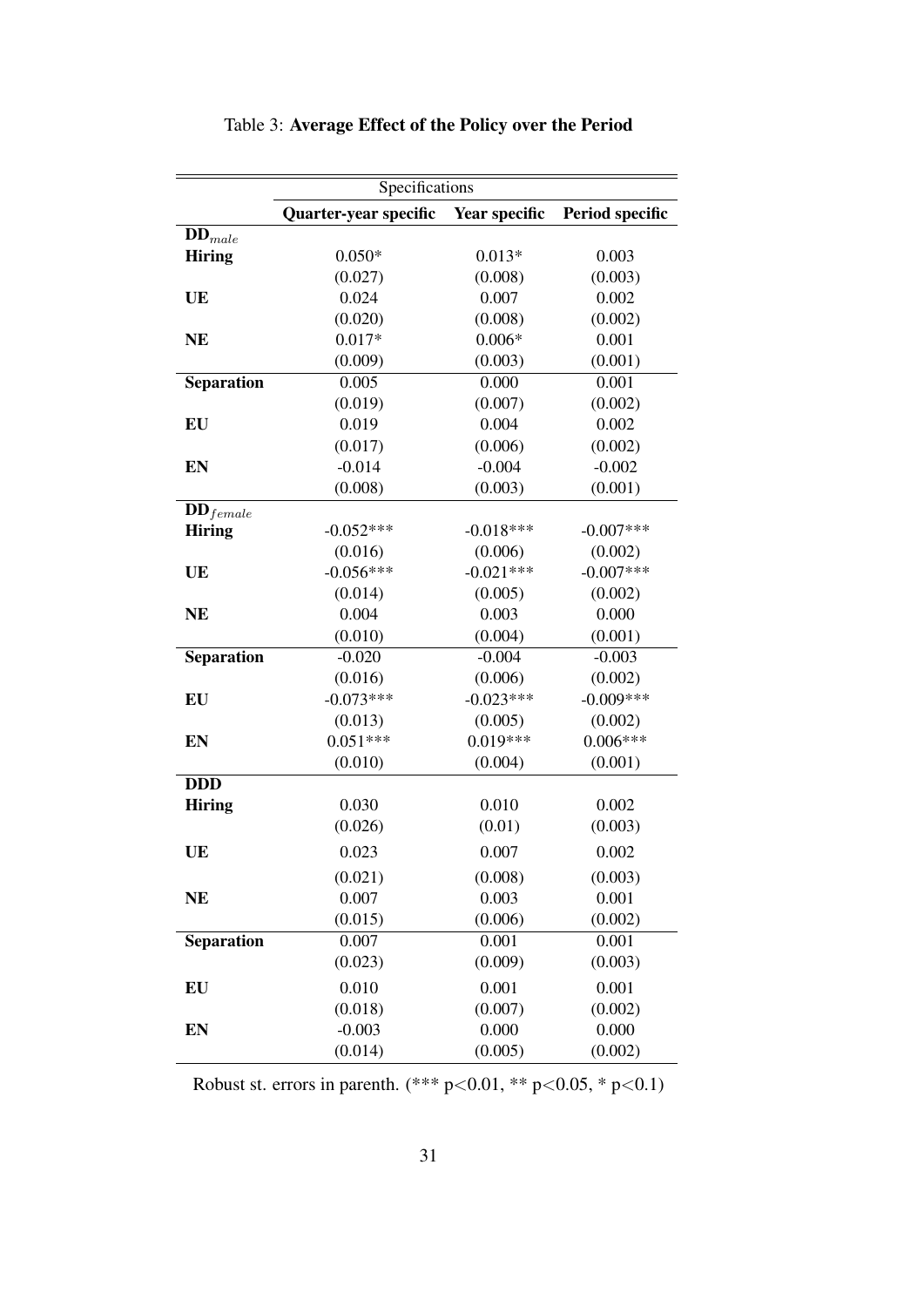|                        | <b>Hiring</b> | UE        | <b>NE</b> | <b>Separation</b>                   | EU       | EN       |
|------------------------|---------------|-----------|-----------|-------------------------------------|----------|----------|
|                        |               |           |           | Year-Quarter Specific Policy Effect |          |          |
| $DDD_{Q3-08}$          | $0.014**$     | 0.005     | $0.009**$ | $-0.005$                            | $-0.001$ | $-0.004$ |
|                        | (0.007)       | (0.006)   | (0.004)   | (0.006)                             | (0.005)  | (0.004)  |
| $\text{DDD}_{Q4-08}$   | $-0.007$      | $-0.005$  | $-0.002$  | $-0.002$                            | $-0.004$ | 0.002    |
|                        | (0.007)       | (0.005)   | (0.004)   | (0.006)                             | (0.005)  | (0.003)  |
| $\text{DDD}_{Q1-09}$   | $-0.008$      | $-0.006$  | $-0.002$  | 0.002                               | 0.004    | $-0.002$ |
|                        | (0.008)       | (0.005)   | (0.004)   | (0.007)                             | (0.006)  | (0.004)  |
| $DDD_{Q2-09}$          | $-0.007$      | $-0.007$  | $-0.000$  | $-0.001$                            | 0.004    | $-0.005$ |
|                        | (0.007)       | (0.006)   | (0.004)   | (0.007)                             | (0.006)  | (0.004)  |
| $\mathrm{DDD}_{Q3-09}$ | $0.014**$     | $0.010*$  | 0.004     | 0.004                               | 0.007    | $-0.003$ |
|                        | (0.007)       | (0.006)   | (0.004)   | (0.007)                             | (0.006)  | (0.004)  |
| $\text{DDD}_{Q4-09}$   | $0.016**$     | $0.012**$ | 0.004     | 0.003                               | 0.001    | 0.002    |
|                        | (0.007)       | (0.006)   | (0.004)   | (0.006)                             | (0.000)  | (0.004)  |
| $DDD_{Q1-10}$          | 0.005         | 0.006     | $-0.001$  | 0.003                               | $-0.001$ | 0.004    |
|                        | (0.007)       | (0.006)   | (0.004)   | (0.006)                             | (0.005)  | (0.004)  |
| $\text{DDD}_{Q2-10}$   | 0.003         | 0.008     | $-0.005$  | 0.003                               | 0.001    | 0.003    |
|                        | (0.008)       | (0.006)   | (0.004)   | (0.006)                             | (0.005)  | (0.004)  |
| Obs                    | 305,590       | 305,590   | 305,590   | 305,590                             | 305,590  | 305,590  |
| $R^2$                  | 0.68          | 0.56      | 0.29      | 0.49                                | 0.42     | 0.18     |
| Wald                   | 0.05          | 0.19      | 0.35      | 0.97                                | 0.93     | 0.64     |
|                        |               |           |           | <b>Year Specific Policy Effect</b>  |          |          |
| DDD <sub>2008</sub>    | 0.007         | 0.001     | $0.005*$  | $-0.004$                            | $-0.002$ | $-0.001$ |
|                        | (0.005)       | (0.004)   | (0.003)   | (0.005)                             | (0.004)  | (0.003)  |
| DDD <sub>2009</sub>    | $-0.001$      | $-0.001$  | $-0.001$  | 0.002                               | 0.004    | $-0.002$ |
|                        | (0.004)       | (0.003)   | (0.002)   | (0.004)                             | (0.003)  | (0.002)  |
| $DDD_{2010}$           | 0.005         | 0.007     | $-0.002$  | 0.003                               | 0.000    | 0.003    |
|                        | (0.005)       | (0.005)   | (0.003)   | (0.004)                             | (0.004)  | (0.003)  |
| Obs                    | 305,590       | 305,590   | 305,590   | 305,590                             | 305,590  |          |
| $R^2$                  | 0.68          | 0.56      | 0.29      | 0.48                                | 0.41     | 0.18     |
| Wald                   | 0.46          | 0.51      | 0.26      | 0.60                                | 0.48     | 0.42     |
|                        |               |           |           |                                     |          |          |

Table 4: DDD Estimation Results

Robust st. errors in parenth.  $(*** p<0.01, ** p<0.05, * p<0.1)$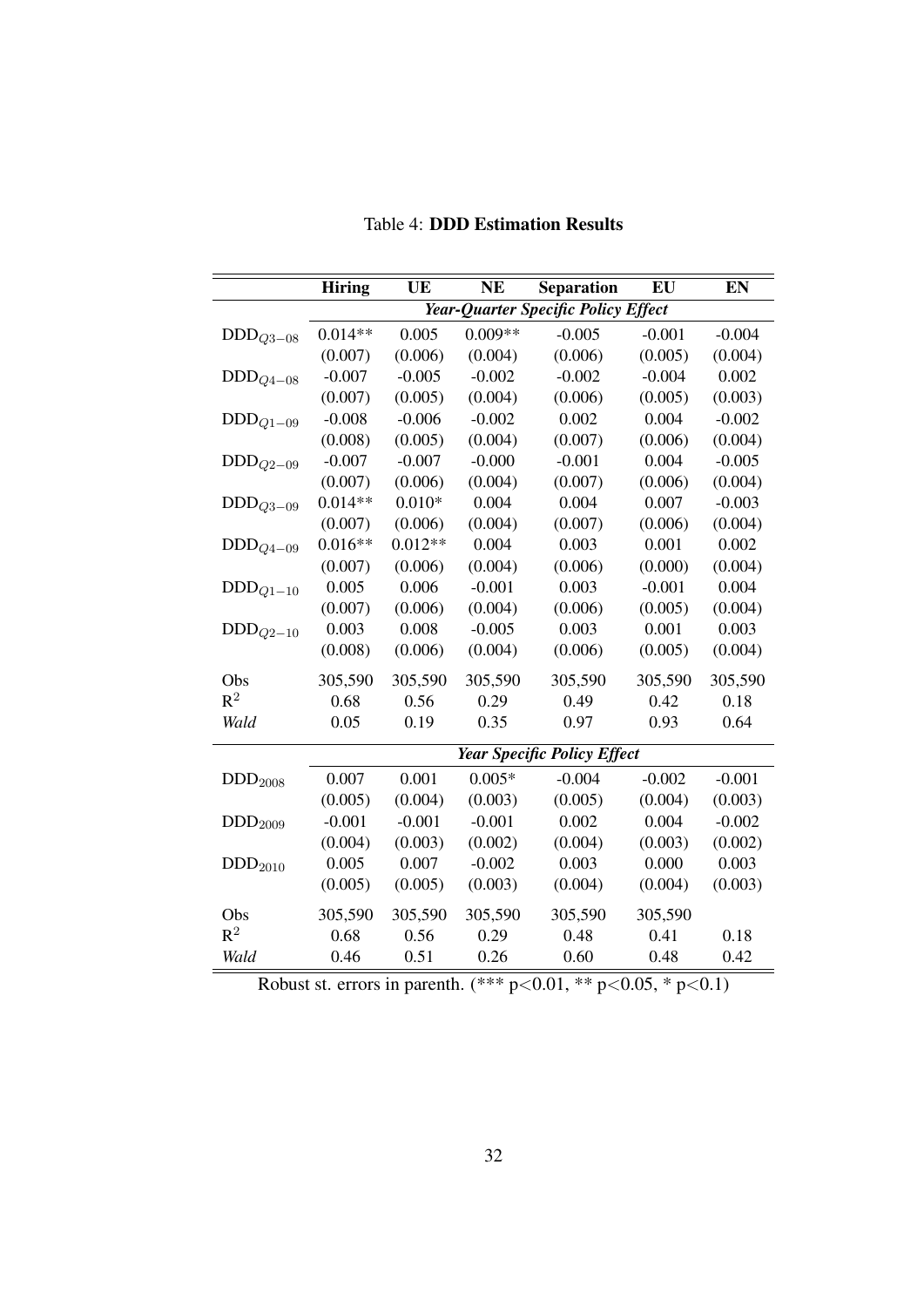| l                                              |
|------------------------------------------------|
| $\overline{a}$                                 |
| $\sim$ 0.1 $\sim$ $\sim$<br>$\frac{1}{2}$<br>ſ |
| ΰ<br>I<br>Table                                |

|              |                        | $\bm{D}\bm{D}_{male}$                                                              |                                                                                       |                                                                                                                                           | $\boldsymbol{D}\boldsymbol{D}_{f\,emale}$                                                                                     |                                                                                                                                        | Taa                                                                                                 |                                                                                                              |                                                                                                       |
|--------------|------------------------|------------------------------------------------------------------------------------|---------------------------------------------------------------------------------------|-------------------------------------------------------------------------------------------------------------------------------------------|-------------------------------------------------------------------------------------------------------------------------------|----------------------------------------------------------------------------------------------------------------------------------------|-----------------------------------------------------------------------------------------------------|--------------------------------------------------------------------------------------------------------------|-------------------------------------------------------------------------------------------------------|
|              | Juarter-year           | Year                                                                               | Period                                                                                | <b>Juarter-yea</b>                                                                                                                        | Year                                                                                                                          | Period                                                                                                                                 | Juarter-yea                                                                                         | Year                                                                                                         | Period                                                                                                |
|              | specific               | specific                                                                           | specific                                                                              | specific                                                                                                                                  | specific                                                                                                                      | specific                                                                                                                               | specific                                                                                            | specific                                                                                                     | specific                                                                                              |
| Hiring       |                        |                                                                                    |                                                                                       |                                                                                                                                           |                                                                                                                               |                                                                                                                                        |                                                                                                     |                                                                                                              |                                                                                                       |
| Services     | $0.070**$              |                                                                                    | $0.009**$                                                                             |                                                                                                                                           |                                                                                                                               |                                                                                                                                        |                                                                                                     |                                                                                                              |                                                                                                       |
|              | $(0.033)$<br>$-0.005$  | $0.027**$<br>$(0.013)$<br>$0.006$<br>$(0.018)$<br>$0.029$<br>$(0.027)$<br>$0.027)$ | $(0.004)$<br>0.000<br>0.000<br>0.009<br>0.009)<br>0.015)<br>0.015)                    | $\begin{array}{l} 0.046 \\ (0.053) \\ (0.053) \\ (0.108) \\ (0.108) \\ (0.86*** \\ (0.064) \\ (0.0612) \\ (0.012) \\ (0.040) \end{array}$ | $\begin{array}{l} 0.027 \\ (0.021) \\ (0.031) \\ (0.041) \\ (0.044) \\ (0.064** \\ (0.024) \\ (0.145) \\ (0.156) \end{array}$ | $\begin{array}{l} 0.006 \\ (0.007) \\ 0.026^* \\ (0.013) \\ (0.012^{***}) \\ 0.022^{***} \\ (0.008) \\ (0.056) \\ (0.053) \end{array}$ | $\begin{array}{c} 0.083 \\ 0.080) \\ -0.117 \\ -0.152) \\ 0.098) \\ -0.042 \\ 0.336 \\ \end{array}$ | $\begin{array}{l} (0.047\ (0.031)\\ (0.050\ (0.059)\ (0.059)\ (0.021\ 0.037)\ (0.0315\ (0.0315\ \end{array}$ | $\begin{array}{c} 0.009\\0.010)\\0.011)\\0.019)\\0.019)\\0.012)\\0.0113\\0.012)\\0.013\end{array}$    |
| Industry     |                        |                                                                                    |                                                                                       |                                                                                                                                           |                                                                                                                               |                                                                                                                                        |                                                                                                     |                                                                                                              |                                                                                                       |
|              | $(0.046)$<br>$0.066$   |                                                                                    |                                                                                       |                                                                                                                                           |                                                                                                                               |                                                                                                                                        |                                                                                                     |                                                                                                              |                                                                                                       |
| Agriculture  |                        |                                                                                    |                                                                                       |                                                                                                                                           |                                                                                                                               |                                                                                                                                        |                                                                                                     |                                                                                                              |                                                                                                       |
|              | $(0.070)$<br>$0.257**$ |                                                                                    |                                                                                       |                                                                                                                                           |                                                                                                                               |                                                                                                                                        |                                                                                                     |                                                                                                              |                                                                                                       |
| Construction |                        |                                                                                    |                                                                                       |                                                                                                                                           |                                                                                                                               |                                                                                                                                        |                                                                                                     |                                                                                                              |                                                                                                       |
|              | (0.124)                | (0.048)                                                                            |                                                                                       |                                                                                                                                           |                                                                                                                               |                                                                                                                                        |                                                                                                     |                                                                                                              |                                                                                                       |
| Separation   |                        |                                                                                    |                                                                                       |                                                                                                                                           |                                                                                                                               |                                                                                                                                        |                                                                                                     |                                                                                                              |                                                                                                       |
| Services     | $-0.004$               |                                                                                    |                                                                                       |                                                                                                                                           |                                                                                                                               | $0.014**$                                                                                                                              |                                                                                                     |                                                                                                              |                                                                                                       |
|              |                        |                                                                                    |                                                                                       |                                                                                                                                           |                                                                                                                               |                                                                                                                                        |                                                                                                     |                                                                                                              |                                                                                                       |
| Industry     | $(0.029)$<br>0.128***  |                                                                                    |                                                                                       |                                                                                                                                           |                                                                                                                               |                                                                                                                                        |                                                                                                     |                                                                                                              |                                                                                                       |
|              | (0.045)                |                                                                                    |                                                                                       |                                                                                                                                           |                                                                                                                               |                                                                                                                                        |                                                                                                     |                                                                                                              |                                                                                                       |
| Agriculture  | $-0.044$               |                                                                                    |                                                                                       |                                                                                                                                           |                                                                                                                               |                                                                                                                                        |                                                                                                     |                                                                                                              |                                                                                                       |
|              | (0.053)                | $-0.002$<br>$(0.011)$<br>$(0.042**$<br>$0.042**$<br>$-0.005$<br>$-0.005$           | $-0.001$<br>$(0.003)$<br>$0.016**$<br>$(0.006)$<br>$-0.005$<br>$(0.006)$<br>$(0.005)$ | 0.110**<br>(0.049)<br>0.272**<br>0.000<br>-0.053)<br>0.855**                                                                              | $\begin{array}{l} 0.047**\\ (0.019)\\ (0.019)\\ (0.041)\\ (0.041)\\ (0.007\\ (0.020)\\ (0.231\\ (0.051) \end{array}$          | $(0.006)$<br>0.033**<br>0.013)<br>0.007)<br>0.007)                                                                                     | $\begin{array}{l} 0.007\\0.0073)\\0.243\\0.151)\\0.151)\\0.078)\\0.078)\\0.078\end{array}$          | $\begin{array}{c} 0.011 \\ 0.028) \\ 0.088 \\ 0.058) \\ 0.050 \\ 0.030 \\ 0.031 \\ 0.072 \\ \end{array}$     | $\begin{array}{c} 0.001 \\ 0.009) \\ 0.034 \\ 0.021) \\ 0.016 \\ 0.010 \\ 0.010 \\ 0.003 \end{array}$ |
| Construction | 0.029                  |                                                                                    |                                                                                       |                                                                                                                                           |                                                                                                                               |                                                                                                                                        |                                                                                                     |                                                                                                              |                                                                                                       |
|              | 0.115                  | 0.044                                                                              |                                                                                       | (0.426)                                                                                                                                   |                                                                                                                               | (0.150)                                                                                                                                |                                                                                                     |                                                                                                              | 0.072                                                                                                 |
|              |                        | Robust st.                                                                         |                                                                                       | errors in parenth. (*** $p < 0.01$ , ** $p < 0.05$ , * $p < 0.1$ )                                                                        |                                                                                                                               |                                                                                                                                        |                                                                                                     |                                                                                                              |                                                                                                       |